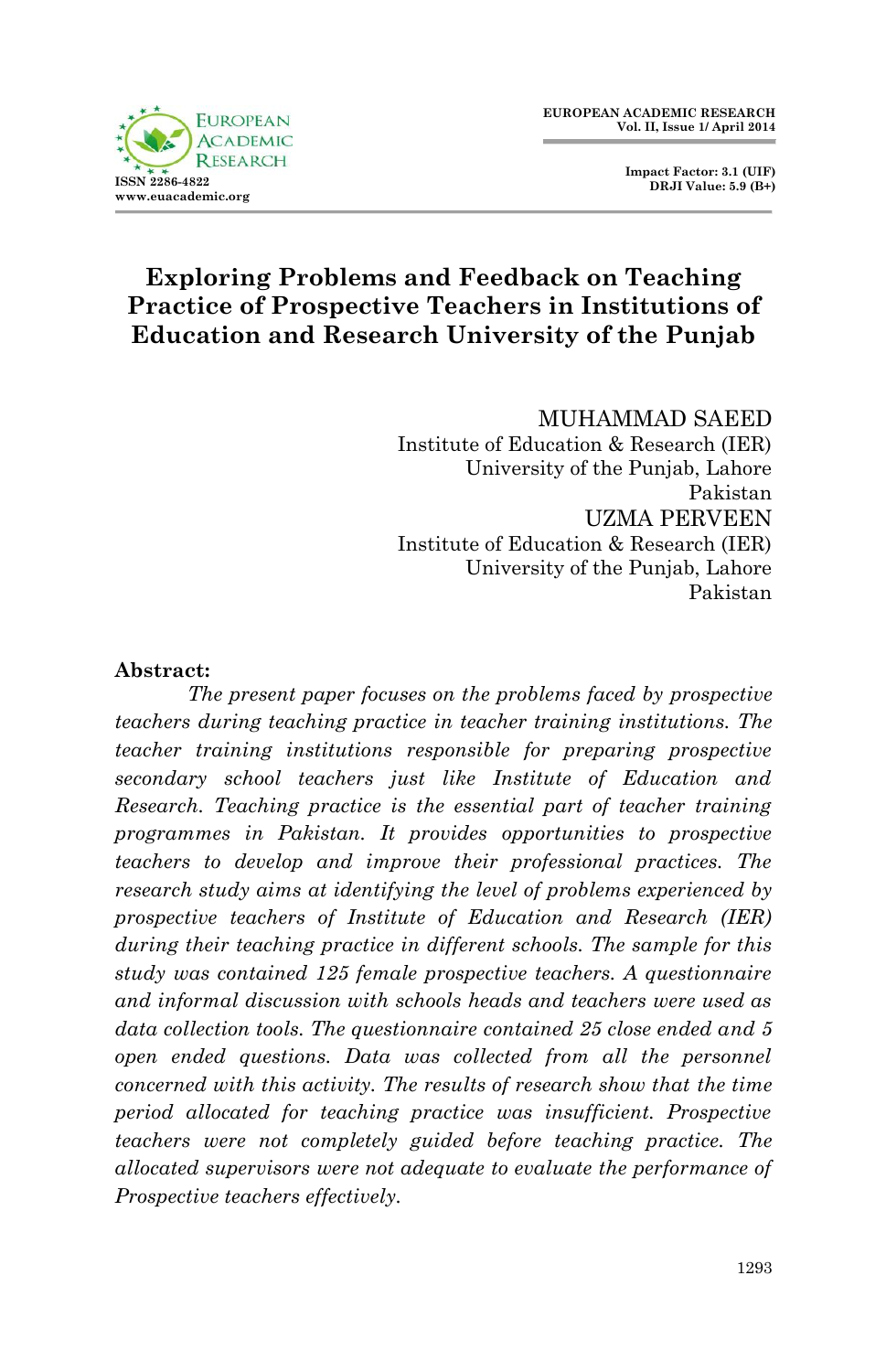**Key words**: Prospective teachers, teaching practice, problems, feedback.

### **Introduction**

Education is the process through which a nation develops its consciousness by developing the self-realization of the individual who compose it and discuss that training means to shape the personality. Physical training leads to a healthy body and good physique. Moral training leads to the attitudinal training that makes a man dignified. It turns the man into a well mannered and well balanced personality. Education when is associated with training, it means to develop a noble personality with a desired attitude.

The Education Sector Reform Action Plan (2001-2005) indicates that teacher training is a main concern and had set out to improve the quality of education and raise the minimum qualification of teachers to a Bachelor's degree through professional training and development. Coupled with this, there is a need to develop a national strategic framework for teacher education. Finally, there is a dire need to develop a national system of standards to manage the quality of teacher education programs in the country. One of the major findings of a recently published report on the *Status of Teacher Education in the Asia-Pacific region* (2008) pointed to a regional trend regarding the lack of meaningful standards and or the ability to enforce them. The countries in the Asia-Pacific region, while extremely diverse, indicated the common problem of minimal standards and the problem of teacher preparation. In terms of teacher education institutions, (universities, teacher training colleges or in-service providers) there is a severe lack of accreditation procedures and standards to ensure quality inputs into teacher education. In addition, another major problem is that of large disparities in terms of teacher education institutions in terms of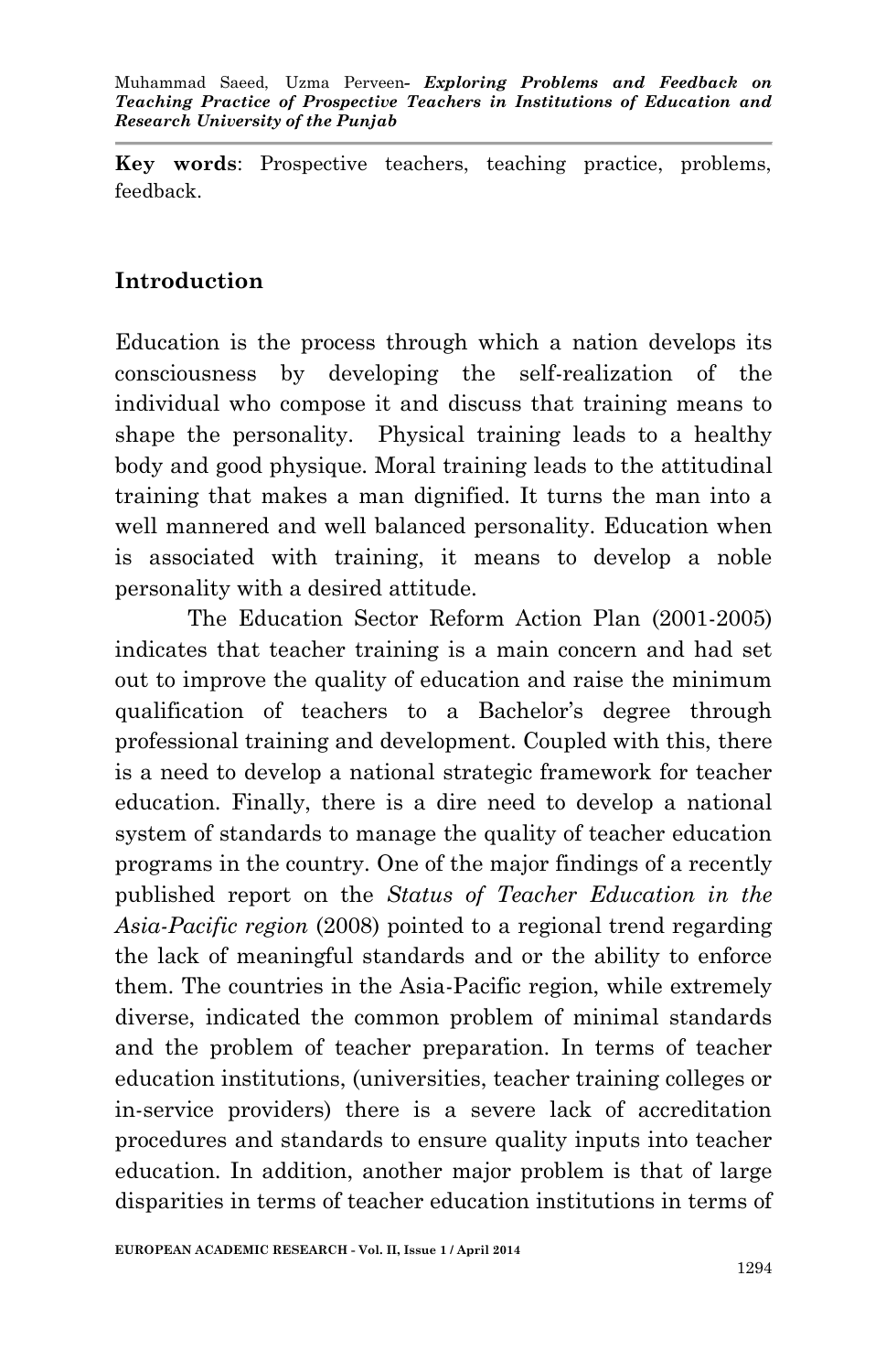the qualifications of their own faculty, facilities etc. The result is that a lack of standards for teachers implies a diverse range of qualifications in terms of the teaching workforce. Throughout the region standards mainly refer to the number of years of preparation it takes

Although the literature on teacher education and on theory and practice in education is enormous only few research projects have focused on the student teachers' conceptions. Some authors have noticed that beginning student teachers expect to be told how to teach (e.g. Jong et al 1998, Loughran 2005). The usual response from teacher educators and researchers confronted with this view has been that this expectation ought not to be met and that student teachers instead should learn how to reflect on teaching (e.g. Zantig et al 2003, 207).

Teaching practice refers to period of time in which a studentteachers gain firsthand experience in working with a particular group of children (Perry 1997, 102).Teacher Training is considered vital to sharpen capabilities of teachers for the success of teaching learning process. Training of teachers comprises of two major components theory and practice. Teacher education system in Pakistan is alleged to be theory oriented and teaching practice is not given proper importance. The term teaching practice embraces all the learning experiences of student teachers in schools. During teaching practice students spend several weeks in a class room guided by tutors at training institution and by cooperating teachers or mentors.

Teaching practice provides opportunity to the trainee to develop and improve his/ her professional practice in the context of real classroom. Cohen and Manion (2001) are of the view that theory and training received in teacher training institution prior to firsthand experience cannot provide with answers for all the problems of prospective teachers to be faced in the school and the classroom. In Pakistan the head of teacher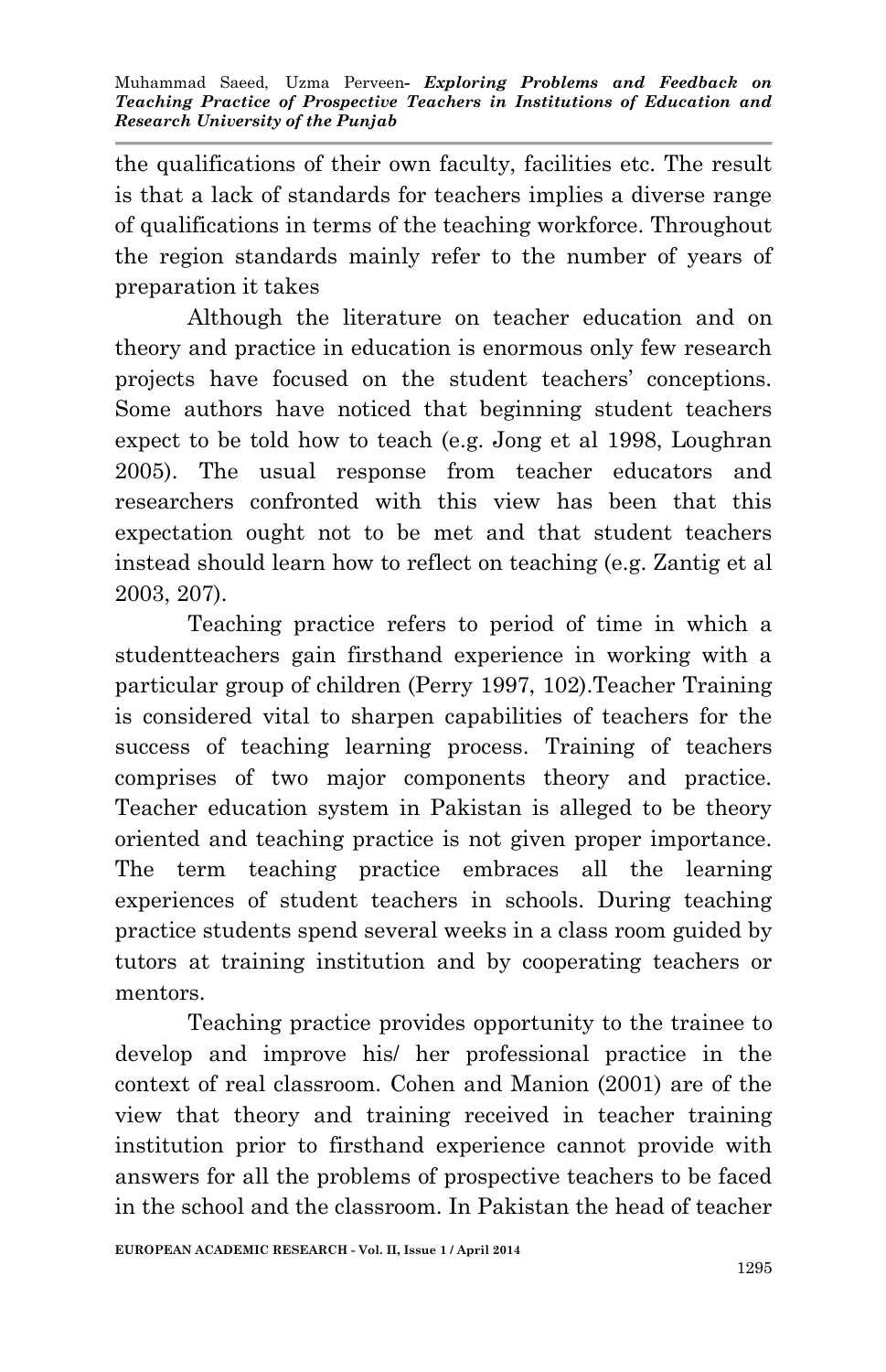training institution is responsible to arrange Practice Teaching. He normally organizes this activity with the help of practice teaching organizing committee constituted from the faculty member of the institution; one of the senior committee members chairs the committee normally called as Practice Teaching. Teachers play a crucial role in supporting the learning experience of young people and adult learners. They are key players in how education systems evolve and in the implementation of the reforms which can make the European Union the highest Performing knowledge-driven economy in the world by 2010. They recognize that high quality Education provides learners with personal fulfillment, better social skills and more diverse employment opportunities. Their profession, which is inspired by values of inclusiveness and the need to nurture the potential of all learners, has a strong influence on society and plays a vital role in advancing human potential and shaping future generations. Therefore, to achieve its ambitious objective, the European Union views the role of teachers and their lifelong learning and career development as key priorities. Shami (1976) pointed out that the education received by pupil teachers in a training college is not compatible with the real situation and experience of the outside world. It is pointed out that practice entangled in a mass of confusion, unmade decisions and experience without a comprehensive definition and clear-out statement of goals and purposes. Highlighted that block Practices tend to be shorter and sequenced in relation to professional studies courses. Students, tutors and teacher work in various ways with each other. The trend towards professionalism within initial training does present enormous problems for training institutions and schools. Perhaps most difficult is a likely mismatch between the tutor competencies available and the skills required. Most tutors have had long experiences of developing the academic aspect of their work but relatively little of the professional emphasis which seems likely to become dominant. Dove (1986) says that Practice Teaching is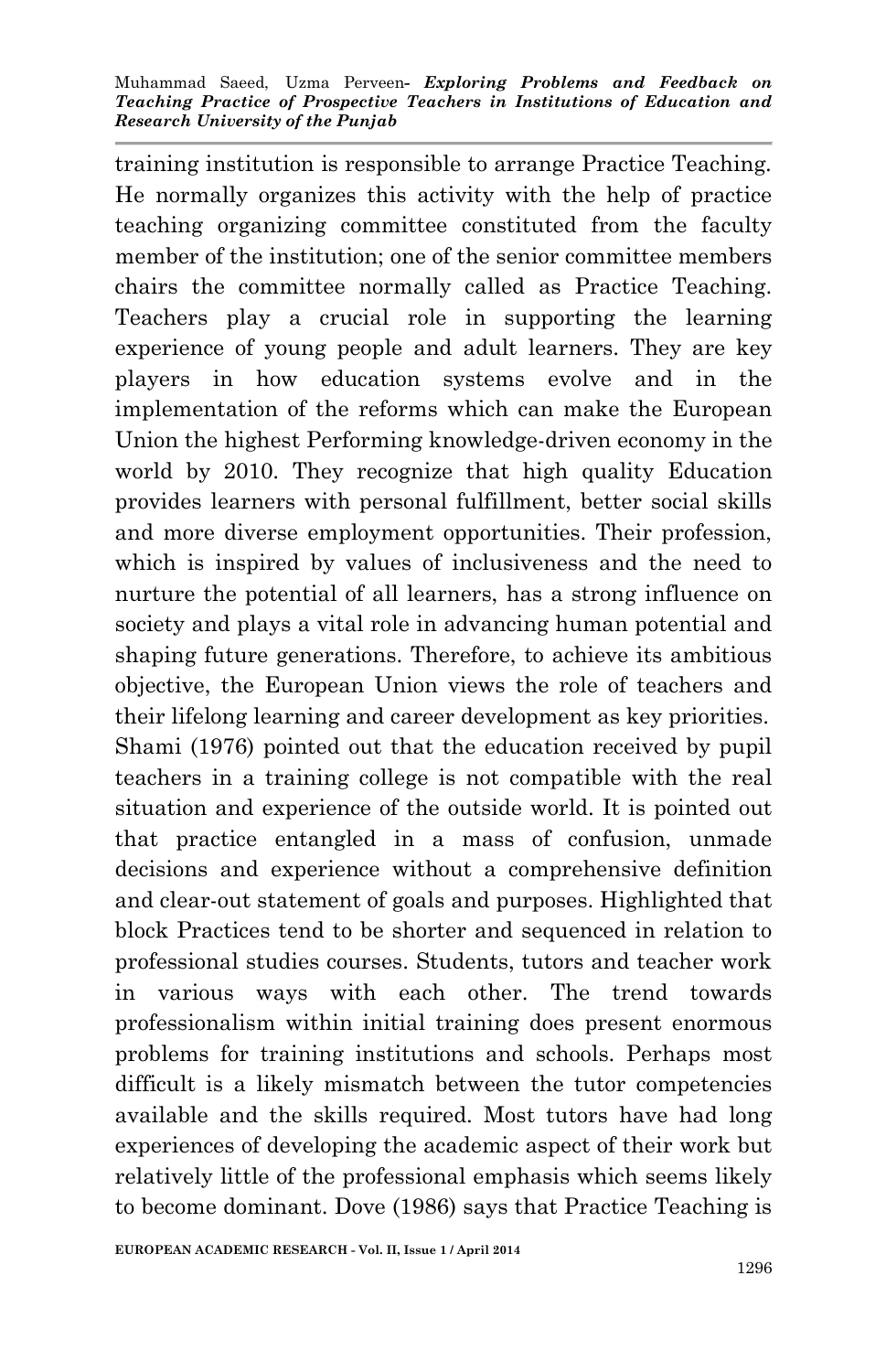often a neglected opportunity. It is frequently poorly conceived, inadequately organized and under resourced. Physical communication between college or university and schools is often difficult. The relationship between college or university and schools is uncomfortable.

Insufficient facilities and personnel needed for equipping pre-service teachers with the skill required for applying improved practice. The inertia of tradition that retards the adoption of new methods in typical schools also operates in teacher training institution. Instructors in teacher education are often reluctant to learn innovative practices of practices teaching.

*Dictionary of Education* (197, 586-587) defines a teacher education institution as which is concerned to the professional education of teachers and its syllabus is recognized by the government institutions such as colleges for teachers, normal schools which have educational programmers for teachers. It means those institutions in which teachers are prepared to teach the children and they are given teaching certificate duly recognized.

Teaching is difficult art to practice but it is the one that can be learned through application, patience and diligence. Practice teaching is that part of students training which is most like the real thing and in this sense it is the most important part of course of training.

Teacher training is a pre service professional training that is imported to the teacher where they are trained according to child psychology most suitable teaching methods and preparation of teaching aids is trained to review the relevant subject matter and to transfer it to his students (Ahmed 1981, 226-27). It is important to note that the development of standards for teachers as well as a system of accreditation and certification must take into account the interest and aptitude of teachers during the recruitment procedures. In addition, strategies must be developed to provide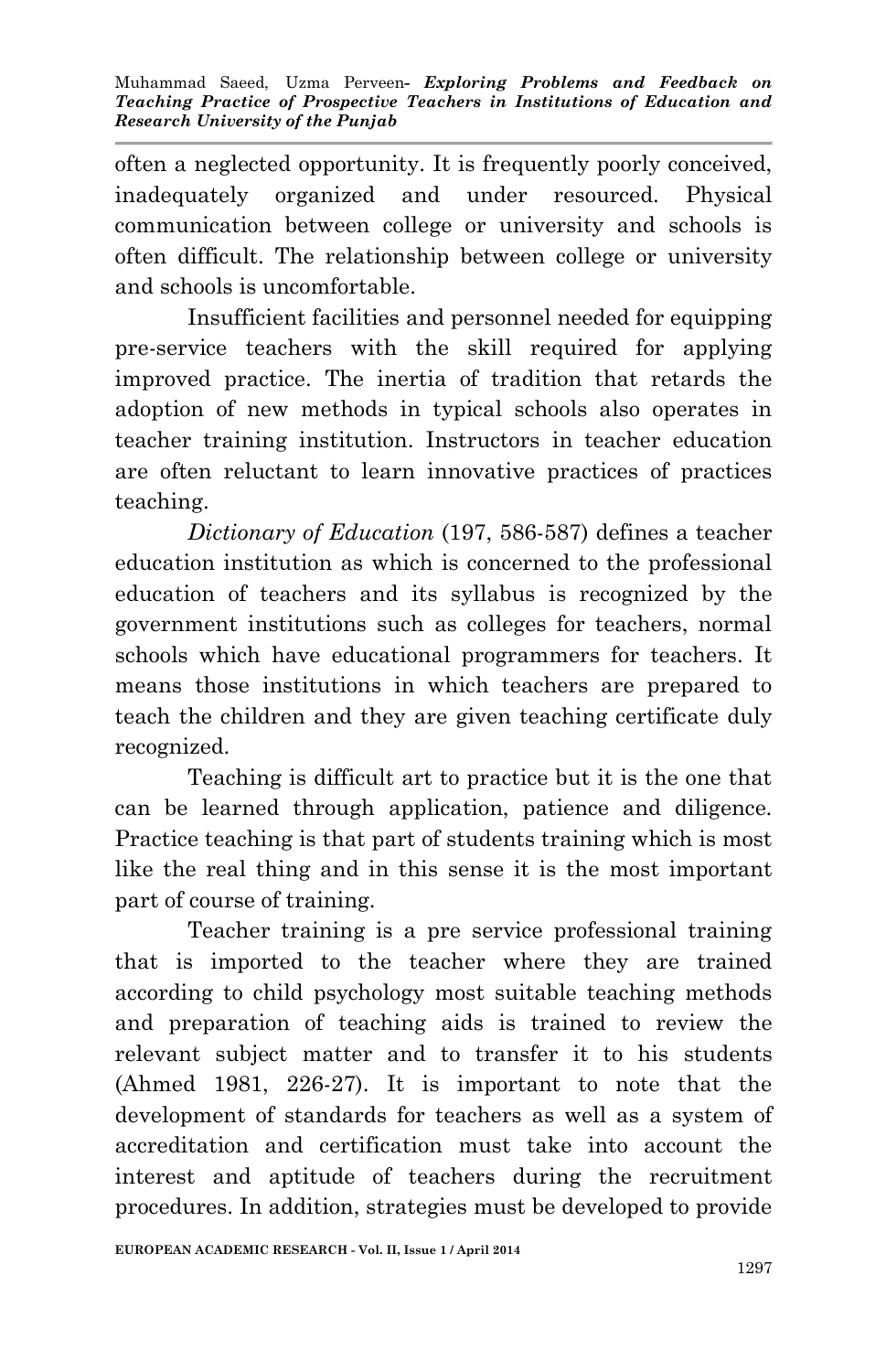stipends and incentives for those working in rural arease.g.relaxing service conditions of female teachers, improving the salary package and granting maternity leave are other factors which must be considered in implementing effective policies

At present, the education system is undergoing a number of reforms in response to the present challenges. Teacher training institutes will be decentralized up to district level to meet local requirements and institution-based recruitment policy will be created. Provincial councils will be responsible for teacher licensing and professional development. Despite this, there is a need to address some of the major implementation gaps present in the system. Teacher training institutions are facing budgetary and financial constraints and are not adequately equipped to meet the requirements of a dynamic system of quality education

The teacher training institutions face shortage of facilities such as buildings, equipment, furniture, teaching aids, library books and other reading materials. It still requires further changes. Essentially external in nature, the systems need to be strengthened in terms of students demonstrating creativity and leadership qualities. Teacher absenteeism, ineffective management, lack of supervision and accountable practices are some of the major issues that need to be addressed in the teacher education programs. In service training for teacher educators is almost non-existent. There is no institutionalized arrangement for providing regular training to teachers and teacher educators. The sporadic, one time training opportunities tend to blacking in quality.

The purpose of teacher education is to produce good teachers the good teacher is one who produces good result in meeting the central presenting needs of life in whatever social content. If a student is to be prepared for the evolving world then essential attribute of effective teacher is awareness of the realities of the word. Pedagogical training must be geared to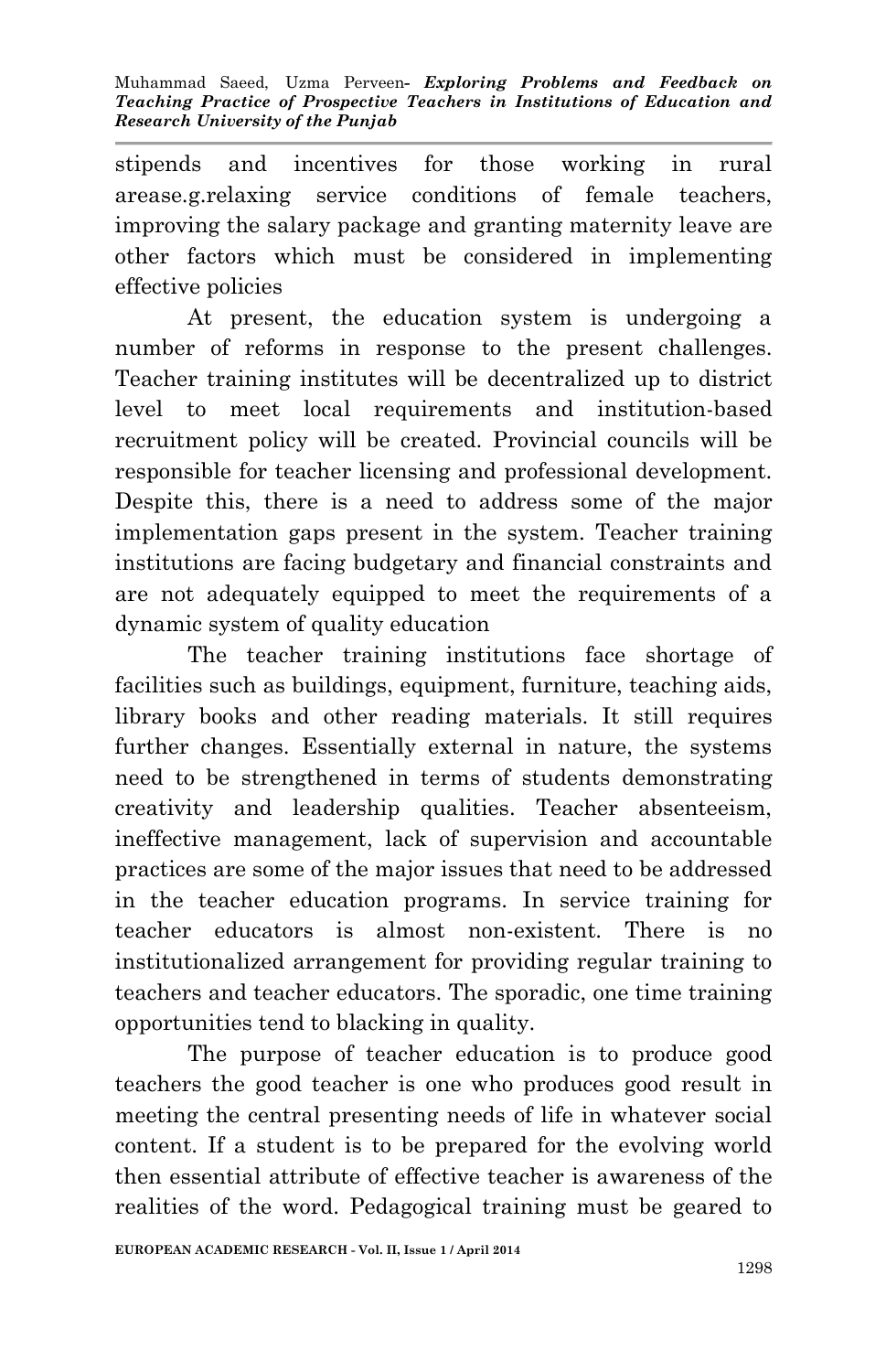knowing and respecting the multiple aspects of human personality.

## **Seven Principles of Good Practice:**

### **1. Encourages Contact between Students and Faculty**

Frequent student-faculty contact in and out of classes is the most important factor in student motivation and involvement. Faculty concern helps students get through rough times and keep on working. Knowing a few faculty members well enhances students' intellectual commitment and encourages them to think about their own values and future plans.

## **2. Develops Reciprocity and Cooperation among Students**

Learning is enhanced when it is more like a team effort that a solo race. Good learning, like good work, is collaborative and social, not competitive and isolated. Working with others often increases involvement in learning. Sharing one's own ideas and responding to others' reactions sharpens thinking and deepens understanding.

### **3. Encourages Active Learning**

Learning is not a spectator sport. Students do not learn much just by sitting in classes listening to teachers, memorizing prepackaged assignments, and spitting out answers. They must talk about what they are learning, write about it, relate it to past experiences and apply it to their daily lives. They must make what they learn part of themselves.

### **4. Gives Prompt Feedback**

Knowing what you know and don't know focuses learning. Students need appropriate feedback on performance to benefit from courses. When getting started, students need help in assessing existing knowledge and competence. In classes,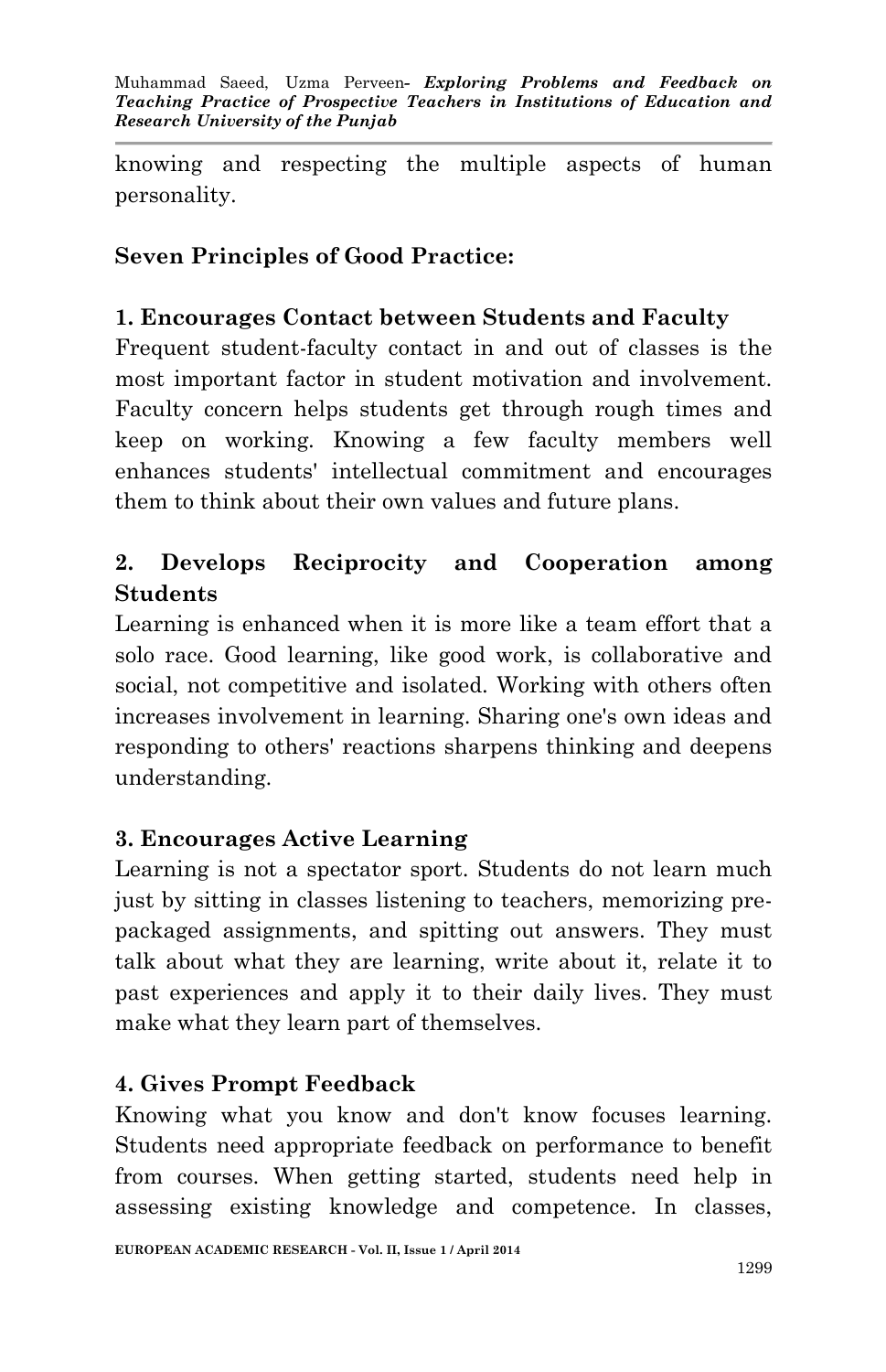students need frequent opportunities to perform and receive suggestions for improvement. At various points during college, and at the end, students need chances to reflect on what they have learned, what they still need to know, and how to assess themselves.

## **5. Emphasizes Time on Task**

Time plus energy equals learning. There is no substitute for time on task. Learning to use one's time well is critical for students and professionals alike. Students need help in learning effective time management. Allocating realistic amounts of time means effective learning for students and effective teaching for faculty. How an institution defines time expectations for students, faculty, administrators, and other professional staff can establish the basis of high performance for all.

## **6. Communicates High Expectations**

Expect more and you will get more. High expectations are important for everyone -- for the poorly prepared, for those unwilling to exert themselves, and for the bright and well motivated. Expecting students to perform well becomes a selffulfilling prophecy when teachers and institutions hold high expectations for themselves and make extra efforts.

### **7. Respects Diverse Talents and Ways of Learning**

There are many roads to learning. People bring different talents and styles of learning to college. Brilliant students in the seminar room may be all thumbs in the lab or art studio. Students rich in hands-on experience may not do so well with theory. Students need the opportunity to show their talents and learn in ways that work for them. Then they can be pushed to learn in new ways that do not come so easily. Chickering and Zelda (1987). Teachers and students hold the main responsibility for improving undergraduate education. But they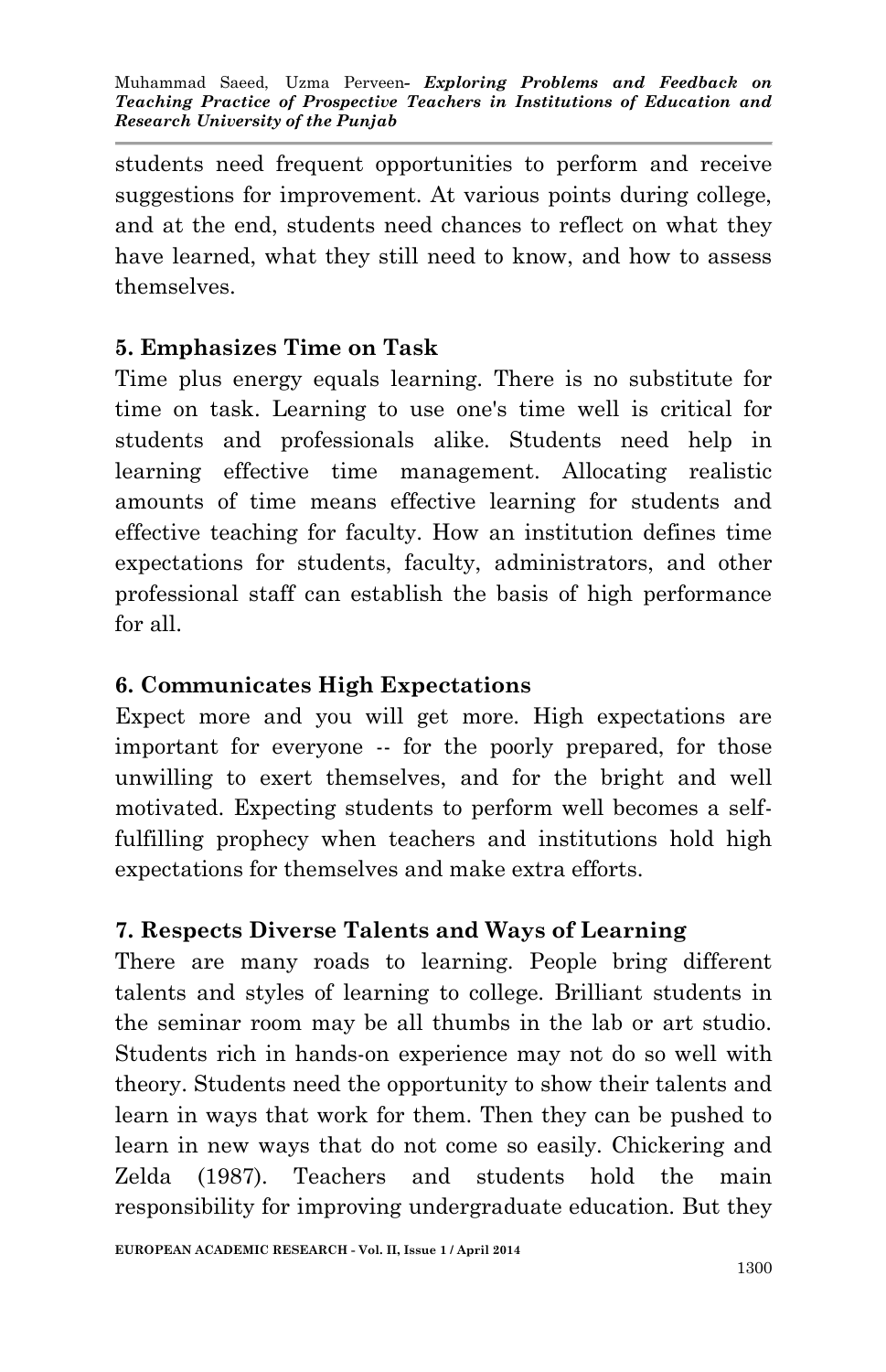need a lot of help. College and university leaders, state and federal officials, and accrediting associations have the power to shape an environment that is favorable to good practice in higher education

Objectives of teacher training programme are as to explore the problems and feedback of prospective teachers. Develop an awareness of the relation between socio cultural factors and the education process. Acquire and apply skills of classroom management and interpersonal relationship, which enhance the educational environment and promote student learning. To investigate the practices of organization, administration and supervision of practice teaching. To develop in each student desirable teaching personality, traits and personal relationship with administrators, teachers and pupil teachers. And to suggest ways and means of improving the quality of practices of practice teaching for effective practice teaching.

It is observed that in teacher education institution theory is not tightly enough linked to practices. The result is that the new teacher frequently underestimates the value of theory and begins to work in a purely empirical fashion, absorbing the experience of older colleagues. Russell (1993) narrates that teachers hold much of their professional practical knowledge as ritual, rather than on the basis of principle.

Lack of adequate theoretical understanding and instructional materials related to innovative training strategies. Lack of faith in the utility and efficacy of strategies of teaching. Tariq and Khan (1996) found that both pupil teachers and supervisor are not encouraged to make studies in the various methods of teaching, the problems of the schools and schools children. Pupil teachers are required to concentrate their attention to methods and teaching and are not given opportunities to study individual problems of school and to solve them.

**EUROPEAN ACADEMIC RESEARCH - Vol. II, Issue 1 / April 2014** If the opportunities for in-service training for teachers'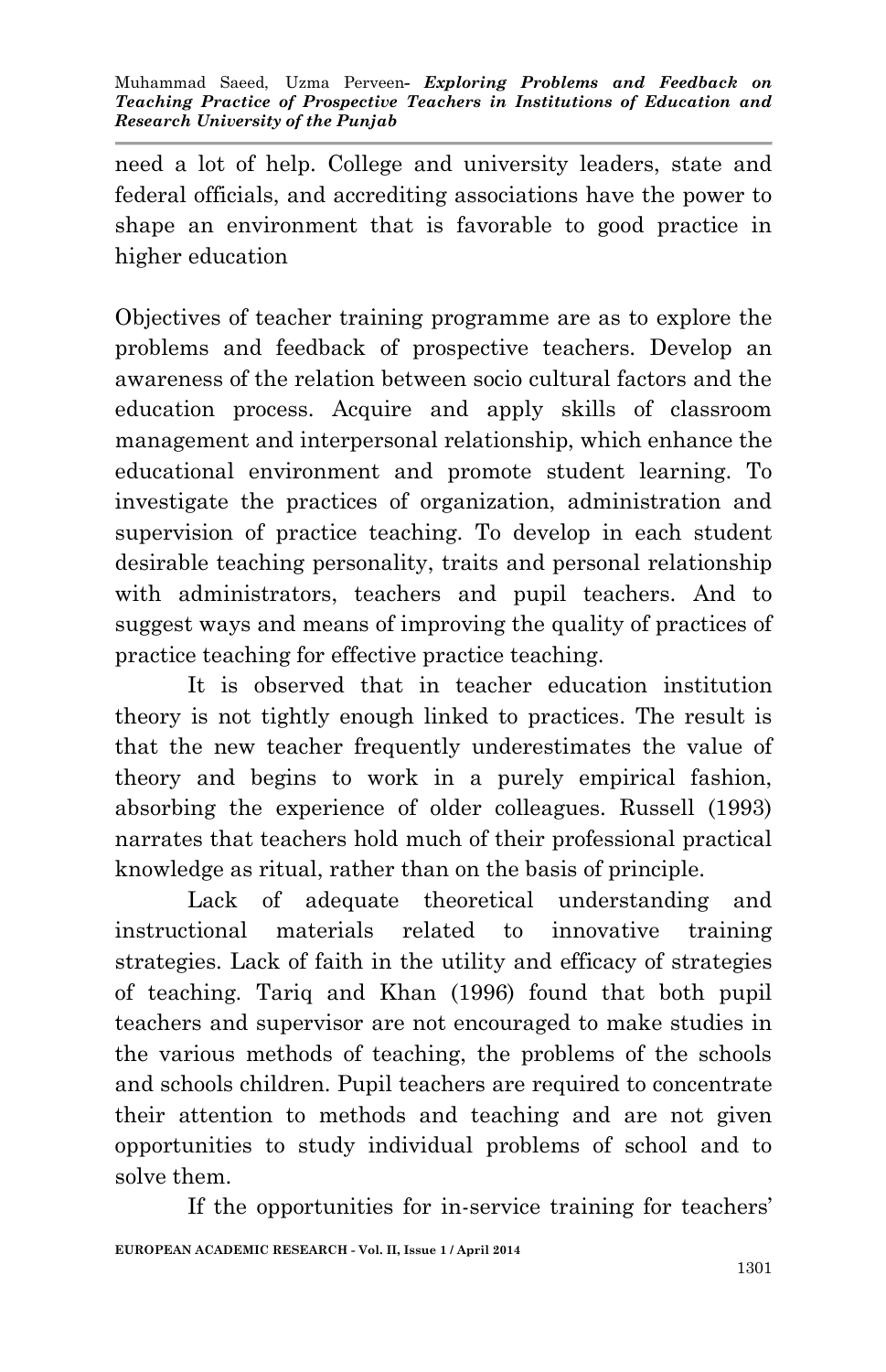improvement and professional growth are to be realized, obstacles may be existing in the teachers' institutions or in the universities or college providing in-service education. Some of the frequently reported obstacles in the way of in-service education and training of the teachers are stated in the following paragraphs.

Research studies by Taylor and Weber report lock of time of teachers as the most frequently mentioned obstacle to professional growth. Closely related to the obstacle of insufficient time is the excessive work load of teachers. Major factors creating excusive load include shortage of staff resulting in teachers. Major factors creating excusive load include shortage of staff resulting many classes or students per teacher; too much routine clerical duties; and time needed or lesson preparation caused by variety of different subjects taught by one instructor. An educator said, "It must be recognized that an over worked, over worked over loaded teacher can neither be motivated nor exhorted to attempt experiments with new approaches and new ideas, even if the professional spirits were willing.

Some of the major organizational and administrative obstacles, as reported , include lack of proper planning and scheduling of in service activities, lack of financial support, insufficient local administrative personnel to conduct program, problems of communication, and the failure to establish specific objectives to be attained. Other similar difficulties include poor coordination of activities, failure to provide adequate physical facilities, and failure to get teacher participation.

As reported in research on obstacles to in-service growth, administrators frequently mention lack of professional interest and enthusiasm of professional interest and enthusiasm of teachers as a major handicap in the development of in-service program. Teachers apathy, passive resistance, lack of intellectual wriest, lack of vision, tradition and satisfaction with the status quo, indifferences, inertia, suspiciousness and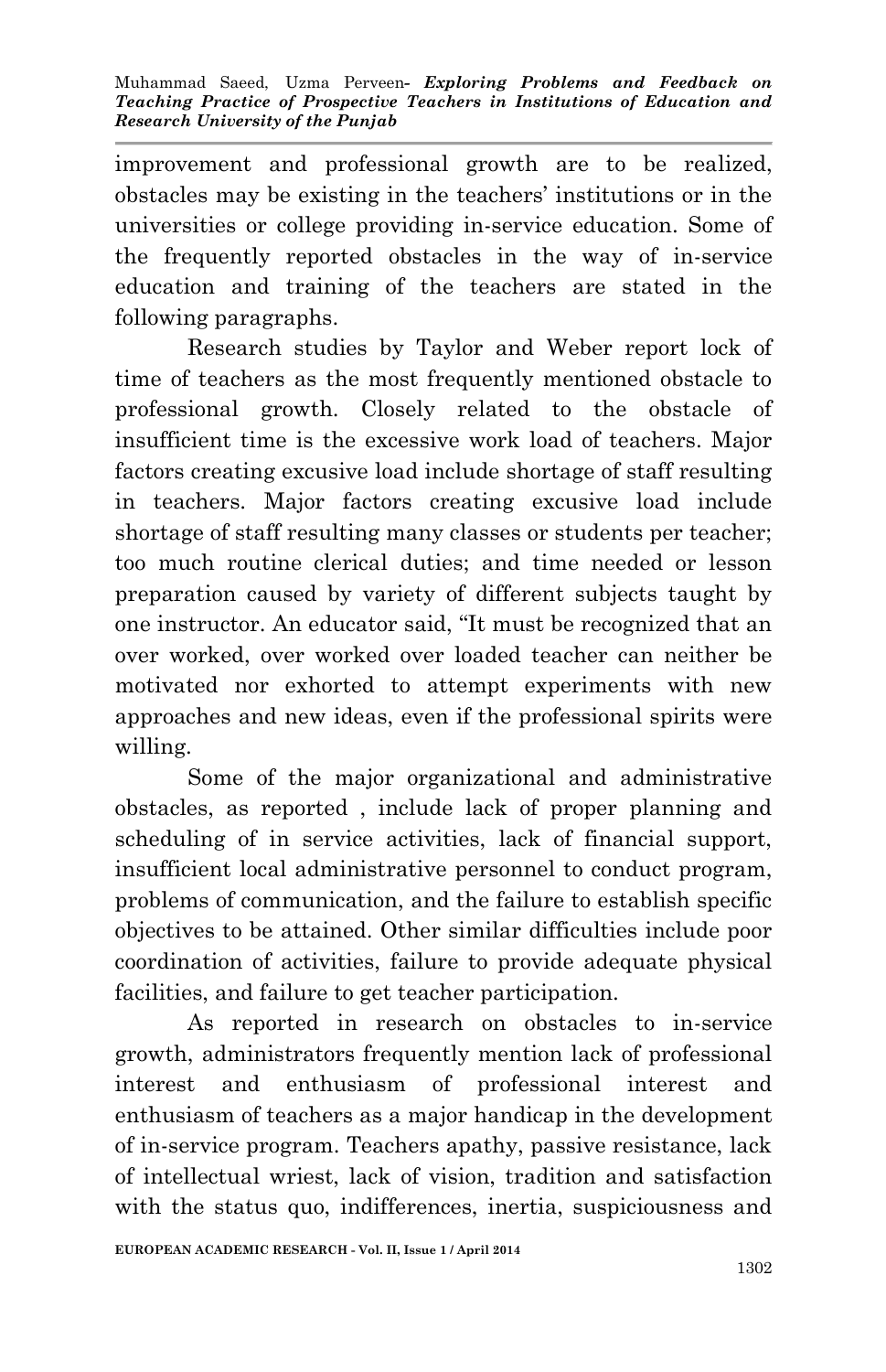poor professional ethics limit the professional growth of many school staff members. Listed by teachers as important limiting factor in professional growth is frustration resulting from poor working conditions in their institutions and class rooms.

Older teachers who have lost their enthusiasm and interest and who are hardened to familiar routines are frequently cited as obstacles to in-service education. Though opposite point of view is expressed by Weber: "Apparently the facts do not substantiate the assertion that older teachers are obstacles to incentive education it seems much more likely that the use of outcome, non-cooperative technique is the real difficulty. Married, widowed and dowered women seen generally to have more handicaps of in-service development that single teachers. Older teachers with tenure and with life teaching certificates many times resist professional growth. Also teachers will five or more years of appetence seem to feel less strongly the need for in-service training, becoming complacent and over confident.

Lack of financial inducement for extra training and low general salary levels handicap the development of in-service program. Excessive distance to extension classes, confreres and other in-services activities and the limited availability of organized in-service programs particularly for rural teachers, present additional handicaps. In some area of education, science education this is probably the major obstacle as for as the institution of higher learning is concerned. Due to their heavy regular teaching assignments, the member cannot easily be spared to impact training to the teachers. Shortage or lack of funds for traveling of trainees and other expenditures in connection with the in-service programs represent resinous handicaps from the trainees as well as training institutions point of view.

However, experts believe that in-service training for teachers need not be expensive. Teachers who were ambitious would be prepared to pay for their in-service training provided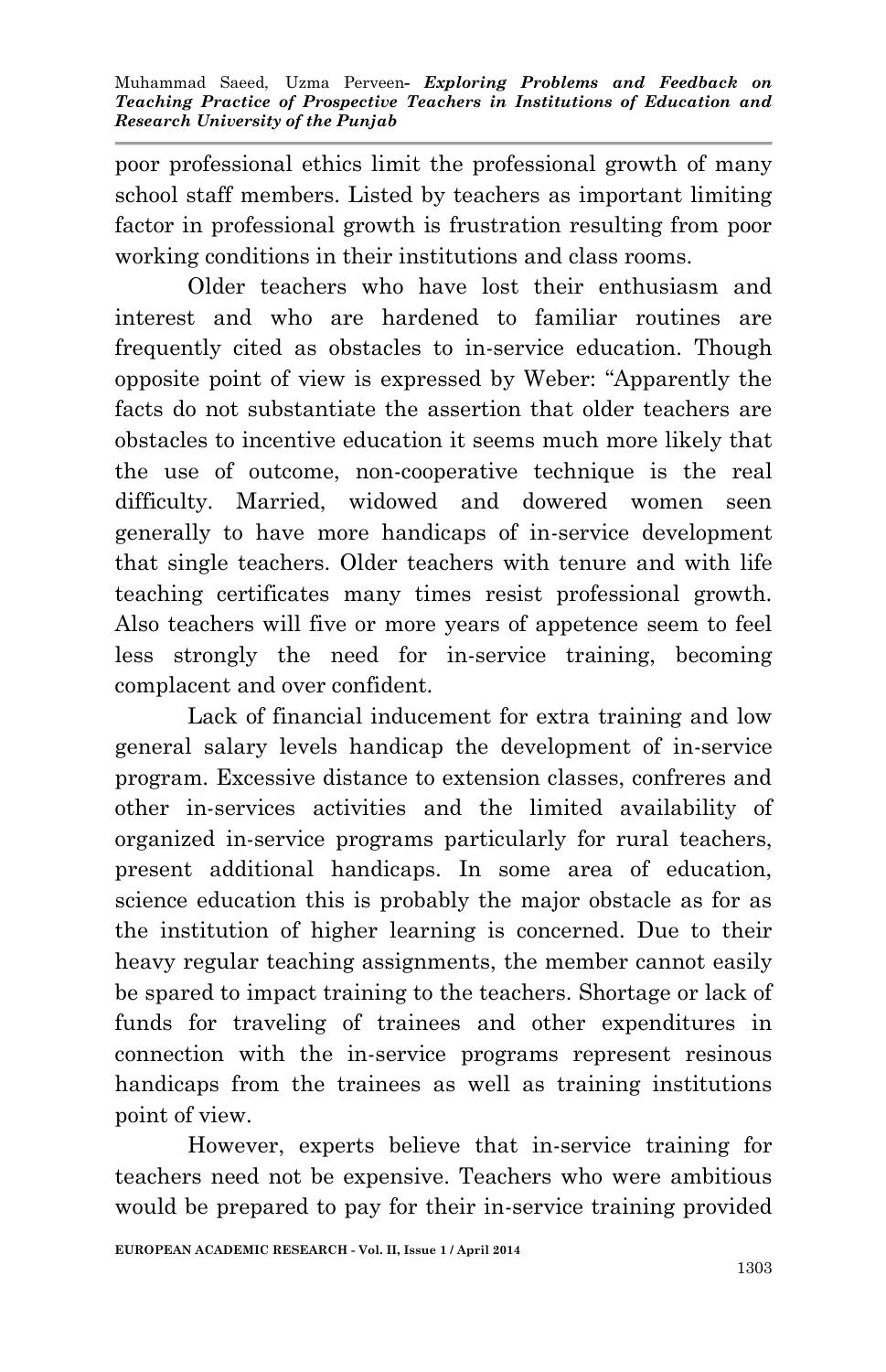that such training carried a cares benefit, a certificate or other qualification which would have financial consequences and in the long run. McIntyre (1997) states that students teacher learn and have little effect of feedback by trial and error practice different researches have studies the problems of teaching. So it is important to study problems of practice teaching in colleges of Education responsibilities for preparing secondary school Teacher.

It is a set of different activities, carried out to provide teaching experience to pupil teachers both in simulated environment and actual classroom situation. This set of activities consist of demonstration lesson for pupil teachers from the methods course teacher, criticism lesson by pupil teachers in his/her own class in the teacher training institution, short term practice is a preliminary visit of pupil teachers to practicing school to get orientation of school rules procedure and environment and long term practice which is extended practice teaching for student teachers of 6 to 20 weeks. Traditional practice teaching programme all over world including Pakistan is organized under four steps; Demonstration lessons and Criticism lessons. Short term practice and Long term practice are including.

The supervisor has the major responsibility of guiding pupil teachers. He is the person who will carry out different functions during practice teaching. The following responsibilities of supervisor are; Assist the student teacher in setting the goals for the instructional programme. Assist the student into teaching responsibilities. Look upon the student teachers' talents and individual contributions as assists to the whole programme. Analyze with the student teacher teaching situation, which he has observed.

The main business of the school is to help pupil teachers during practice teaching. So the cooperating teacher is the key person in their life during practice teaching. He is the person who will give them guidance, help ideas and understanding.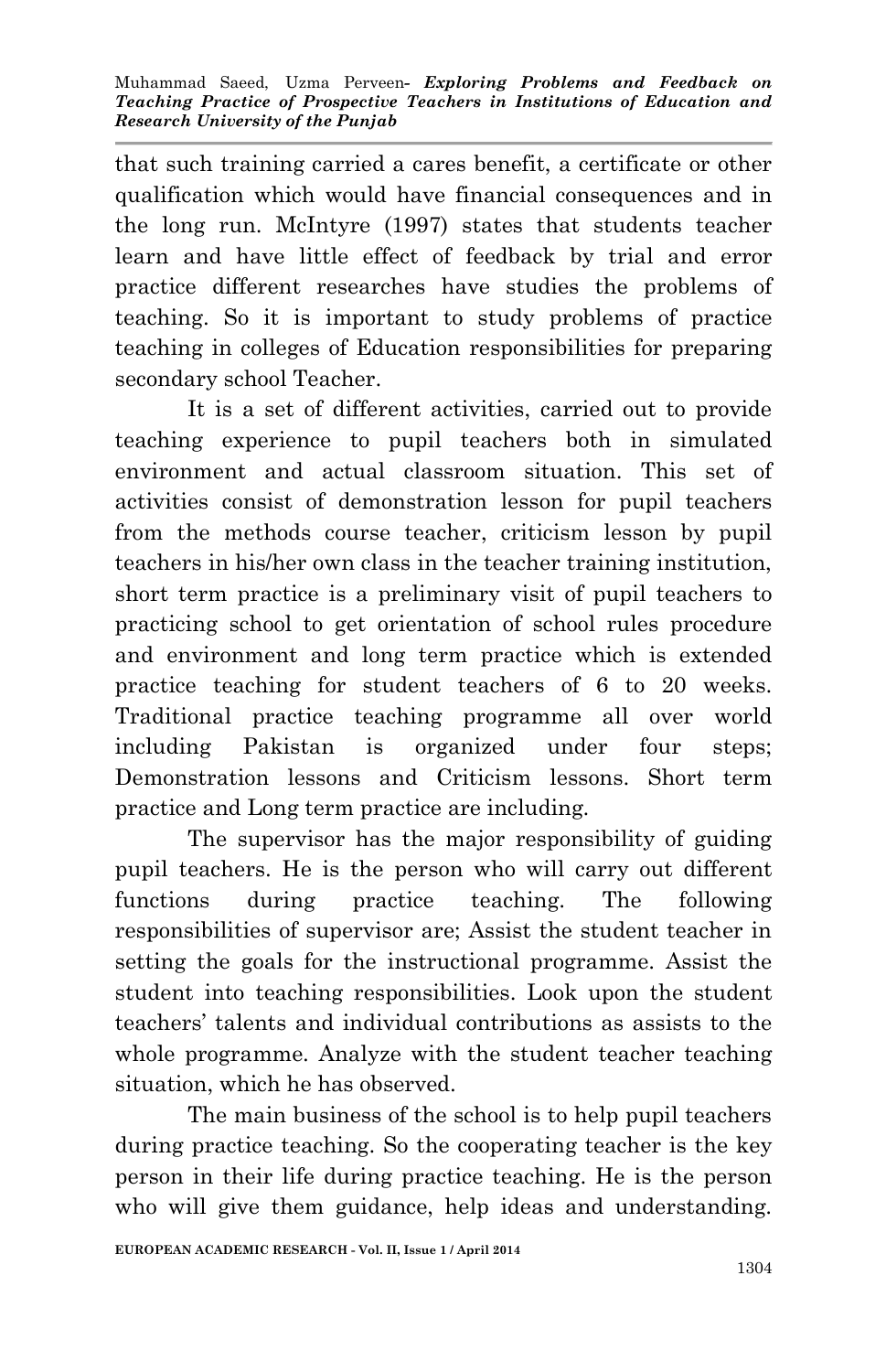The roles and responsibilities of cooperating teachers are: Observing trainees/interns teaching and providing feedback. Discussing with trainee's teaching method of their subject. Planning individual trainee's programmers for teaching and learning discussing their progress. Discussing with trainees, lessons they have observed in school. Organizing trainees' time table. Collaborative planning and teaching with trainees. Responding to problem situation. (Musbaum 1992, 32).

One of the principles of learning is to know the learners and start working with them. Student is deeply concerned about knowing the situation in which he/she will work and the people with whom he/she will associate. He/she has also concern to know about the curriculum plans of school. Student teacher will need to become familiar with the particular units of work in which the pupils will be engaged when he/she begins his/her student teaching/The content involved and the instructional materials being used. The student teacher should understand his/her role as a leader of the teacher experience; He should integrate and apply content theory and teaching methods to the real classroom situation. He should start first serious attempt to become part of the teaching profession, He should gain greater professional awareness of the teaching profession; He should develop the ability to plan according to the school and class characteristic in particular. He should be able to make full use of every human or material resource available in the school and its community (Holden 1987, 64).

A teacher has to perform different activities and functions in addition to classroom teaching in a school. Thorough out the practice teaching period, a pupil teacher has opportunity to observe the work of teachers in addition to teaching. Pupil teacher must learn to participate in all school projects and activities as an integral part of practice teaching. In this way the prospective teacher can realize the importance of all school projects in the total programme of an educational unit, see for the relationship of the projects to teaching, develop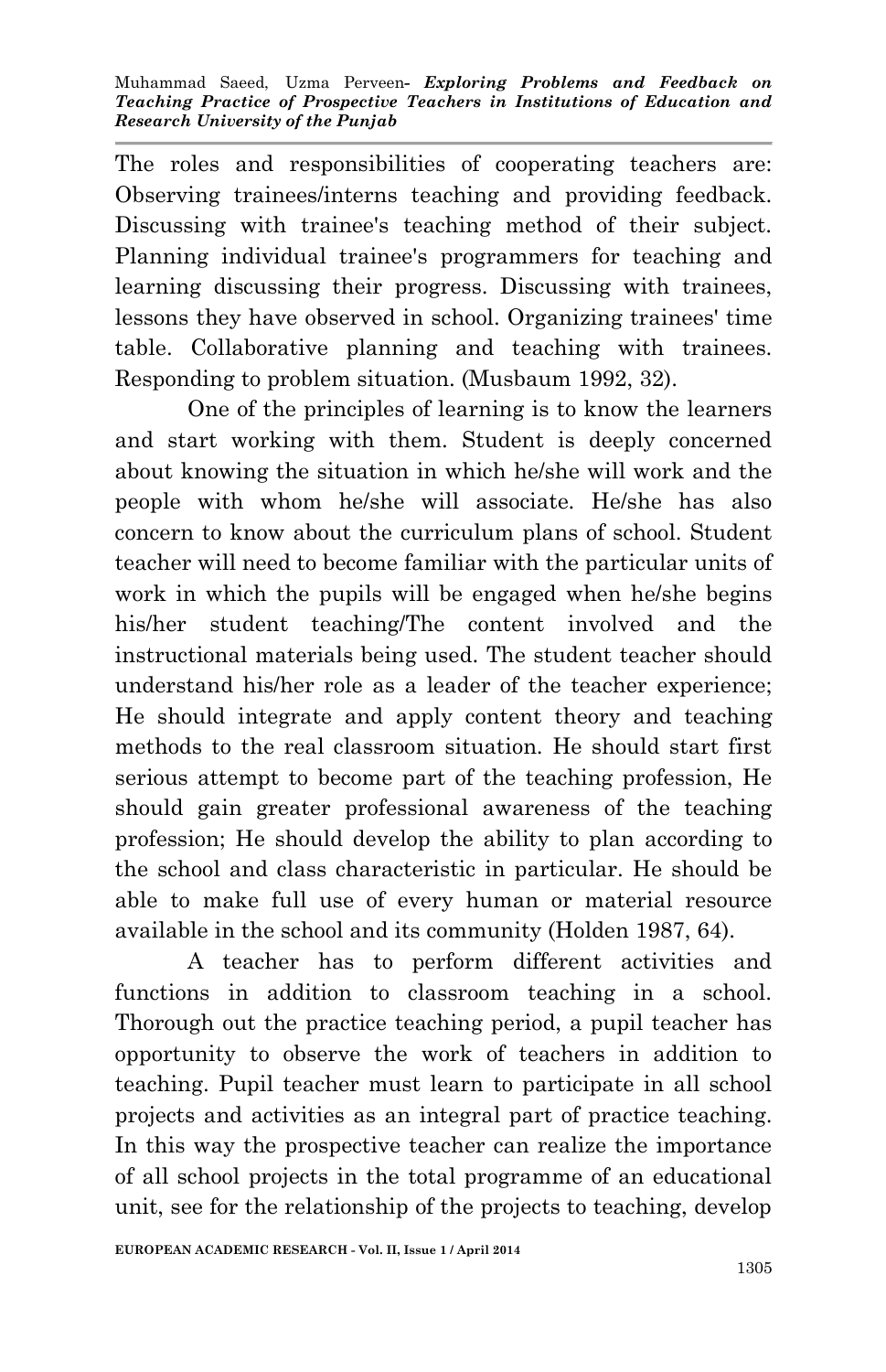a feeling for the responsibility and get the feel of the teachers work load. The tasks other than teaching for student teachers; to participate planning for and presenting school assembly programme, to work with the staff of the school newspaper.

Attending the regular meetings in school the nature of the meeting, its purposes and probable procedures and planning for contributing to the discussion at hand (Lindsey, 1969, p.78).Practice teaching is a sort of going venture between the teacher training in situation and practicing school. They are accepted to work cooperatively and benefit from each other as a result of interaction between the two .The relations between teacher training institution and practicing school are a factor which decisively affects the quality of the training given to intending teachers.

The college and school should provide the following services to each other for developing good relationship during practice teaching .College should provide following services to cooperating school. Adequate and competent students working in the schools adequate background information on college students and the college programme. Help to cooperating teachers on problems of working with student teachers .Assistance on general school problems. Cooperating school should offer the following services: Provision of opportunities for student teachers to share in the range of activities characteristic of a teacher's work, Competence guidance of each student teacher. Helpful cooperation by teachers and other school personnel with college, Cooperation with college efforts to improve it's programmed through study and evolution.

Practice teaching is often a neglected opportunity. It is frequently poorly conceived, inadequately organized and under resourced. Physical communication between college /university and school is often difficult. The relationship between college /university and school is uncomfortable. (Funk 1997, 43). Both pupil teachers and supervisor are not encouraged to make studies in the various methods of teaching, the problems of the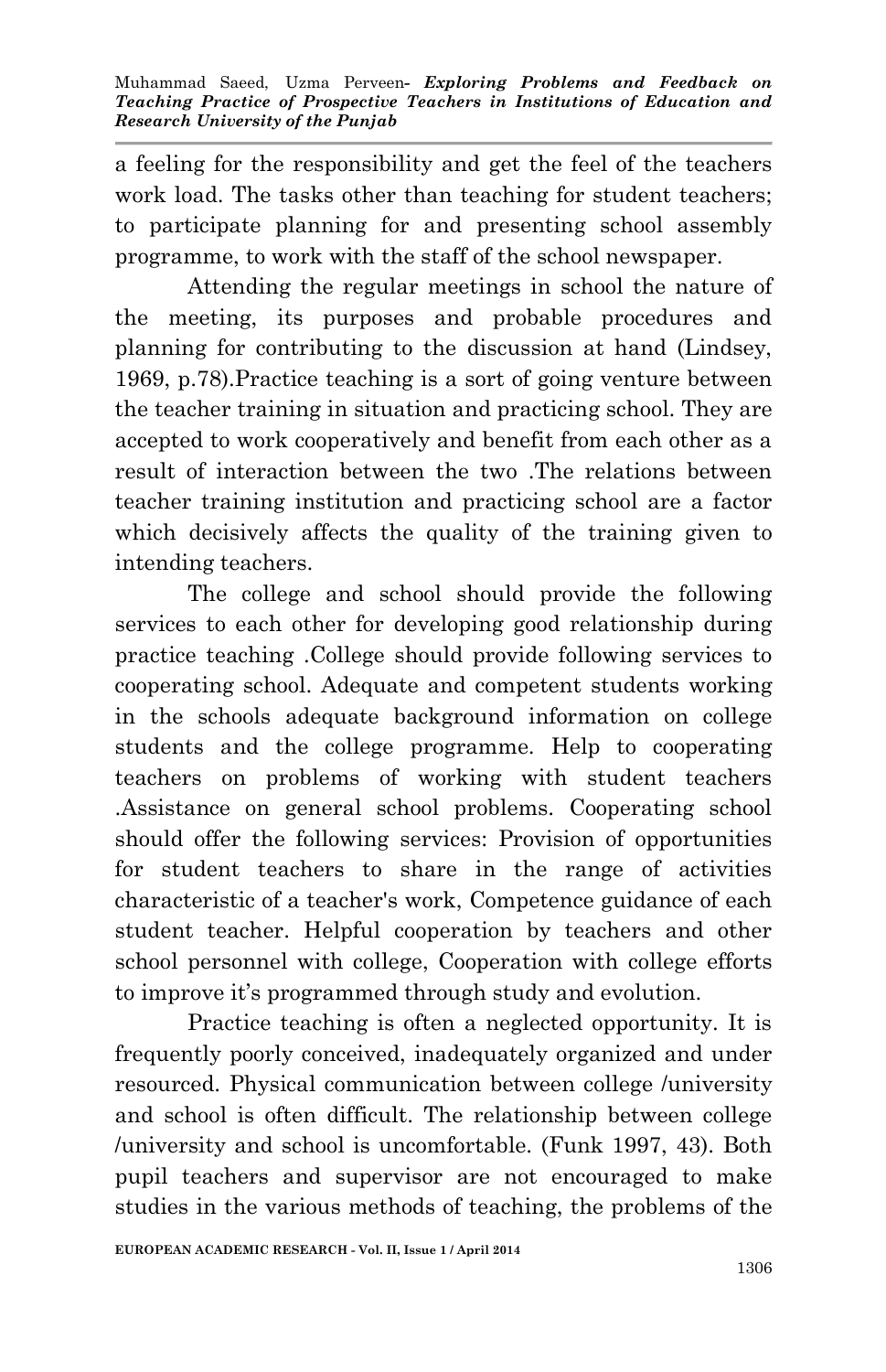schools and school children, Pupil teachers are required to concentrate their attention to methods and teaching and are not given opportunities to study individual problems and to solve them, In final lessons the candidate prepares his lesson well for the examination and his teaching in natural situation cannot be examined. His lesson is evaluated by observation of few minutes at one particular time and not through long period at various time and occasions.

### **Methodology**

Nwana (1981) stated that "Research design is a term used to describe a number of decisions which need to be taken regarding the collection of data before the data are collected". An authentic reliable research depends on the procedure adopted, it describes in detail, different aspects through which the research projects has undergone for collecting relevant information and documents in order to arrive at reliable conclusion. So, this section deals with design adopted to conduct this study. This chapter includes nature of the study, population and sample size, sampling procedure, development of research instrument, data collection and data analysis. In order to achieve the objectives of this study, the research adopts these following procedures. The study aimed at the identification the problems and feedback of prospective teacher's university of the Punjab during their teaching practice in different schools. This was the descriptive research study because it tells us the current status of the teacher and was approached quantitatively. Survey research design was used. The random sampling method was used in this research study. This was considered appropriate because it is flexible such that a wide range of information can be collected and it is an efficient way of collecting information from a large number of respondents. Total sample of the study was consisted of125female prospective teachers and it was taken from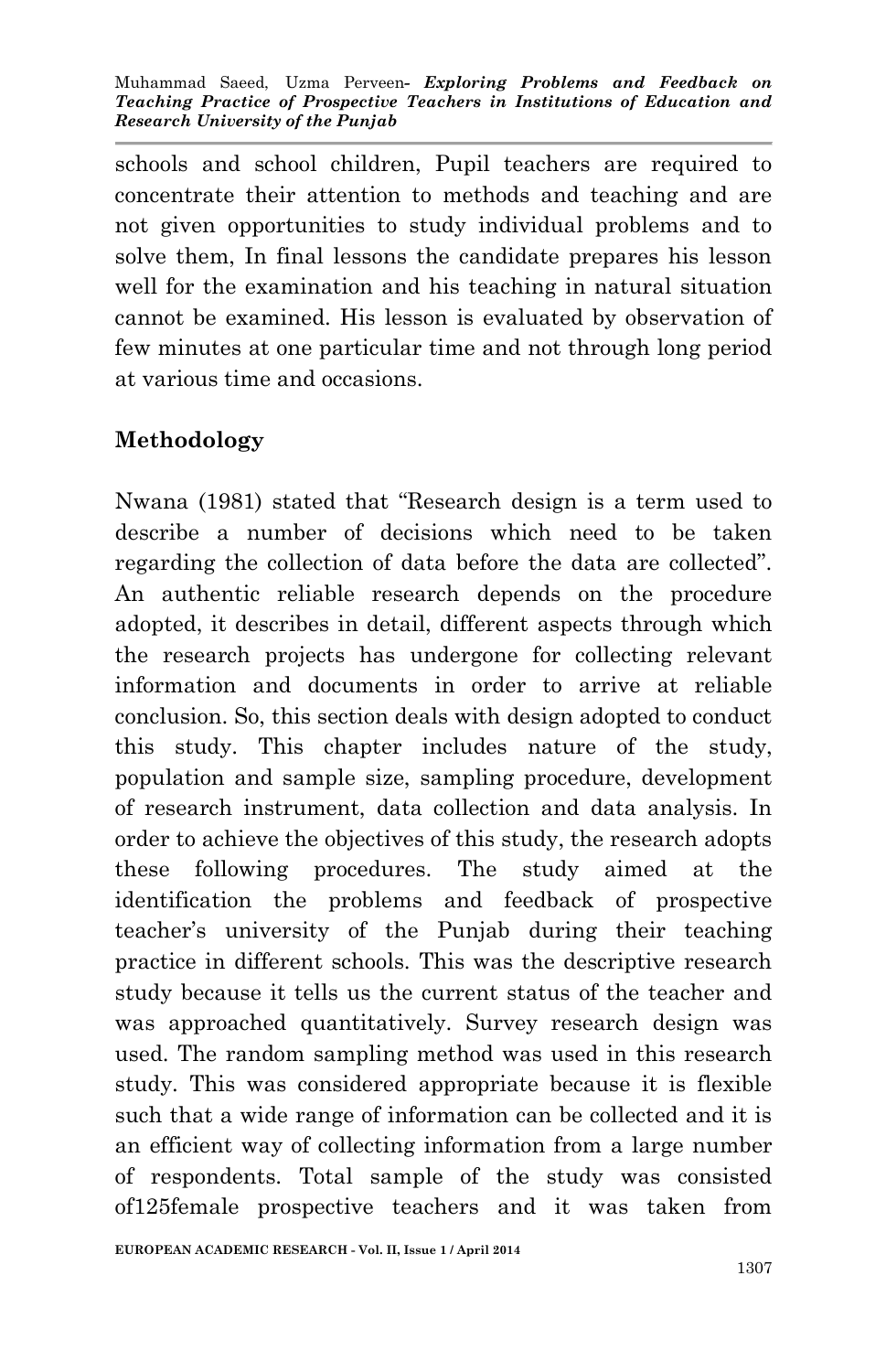Muhammad Saeed, Uzma Perveen*- Exploring Problems and Feedback on Teaching Practice of Prospective Teachers in Institutions of Education and Research University of the Punjab*

different departments in the Institute of Education and Research. The primary data for the research study was collected using structured questionnaires. According to Goode and Hatt (1972) "Questionnaire is a collection of questions which are put together by the researcher to measure or test the hypothesis he has formulated". Therefore questionnaire was used as a research tool for data collection. Questionnaire was consisted of 25 close-ended and 5open-endedquestions.The purpose of open ended questions was producing more information regarding to diagnose the students explicit identification of the problems and feedback of prospective teachers. All the items were related to problems and feedback of prospective teachers on practice teaching. The close ended questions were designed on 5 point Likert Scale Strongly Agree to Strongly Disagree.

The data was analyzed using mean, standard deviation to identify the level of problems experienced by prospective teachers and ANOVA was applied to find the difference level of problems during their teaching practice among different schools using SPSS 15.0.

## **Analysis and Interpretation of Data**

This section deals with analysis and interpretation of the data. As the study was related to explore the problems and feedback of prospective teachers belonging to the 3 different programmes in the Institute of Education and Research, University of the Punjab during their teaching practice in different schools. After the completion of data collection, the whole data was arranged and analyzed on computer using software SPSS 15.0.standard deviation and significance values were found, and ANOVA was applied on data and tabulated and findings were drawn on the basis of statistical procedure using SPSS. The basic purpose of data analysis and interpretation was to find out the problems and feedback of the prospective teachers. The detailed data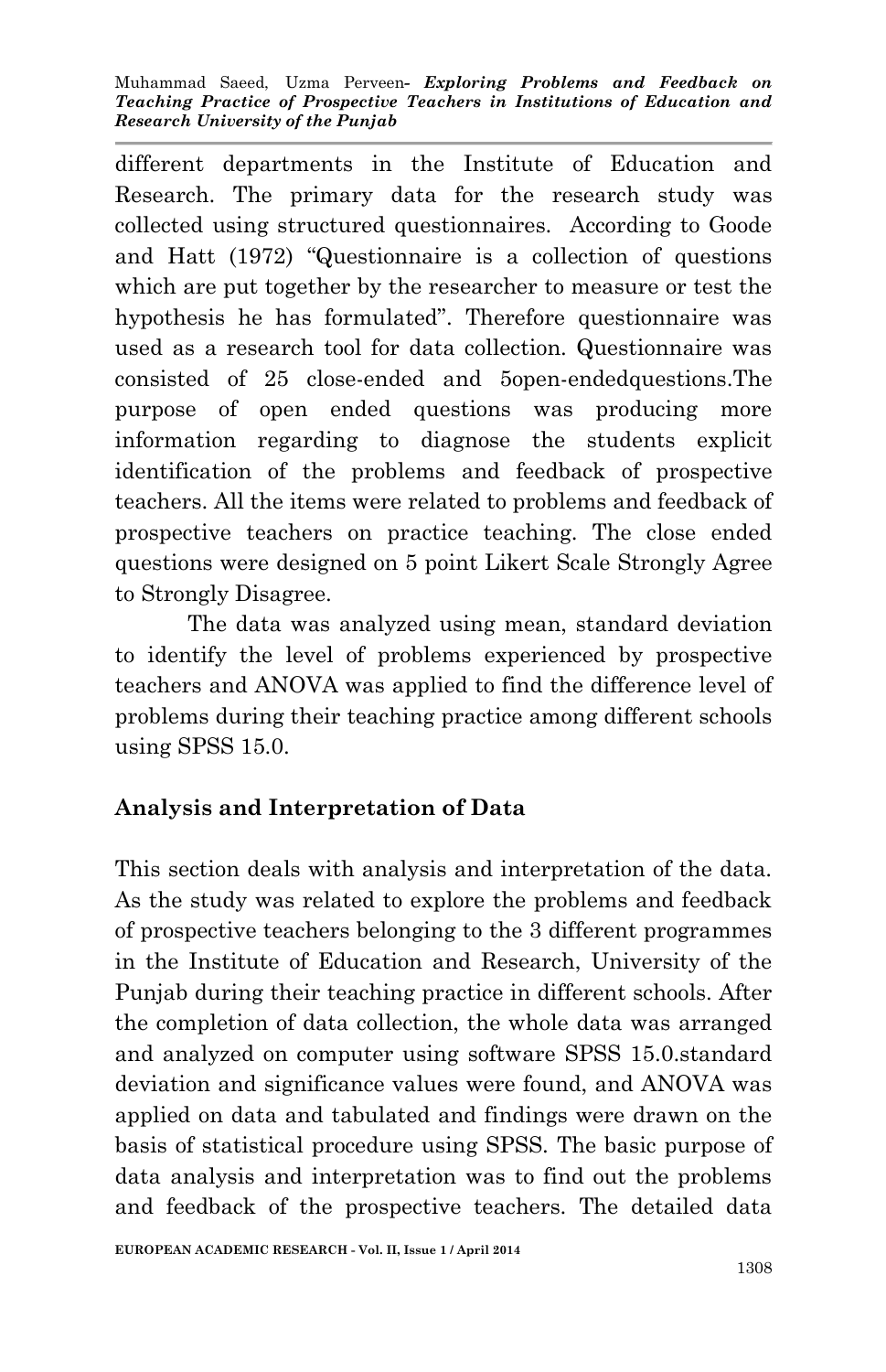analysis was depicted in this chapter.

| Levene Statistic | df1 | df2     | S1g. |
|------------------|-----|---------|------|
| .346             |     | $120\,$ | .846 |

School-wise and program-wise analysis of table shows the df1 4 and df2 120 value the significant value is .846 for the different department programs. It shows there is no significant difference among different department programs

### **Analysis of Variance (ANOVA)**

**Total sum** 

|                |       | S1g. |
|----------------|-------|------|
| Between Groups | 3.127 | 017  |
| Within Groups  |       |      |
| Total          |       |      |

 $\text{Sig}=0.5$ 

The sig. Value .017 shows that there is a significant difference among the different department programs concrete sequential with the F value of 3.127. As the F value was significant for the different department programs so the null hypothesis was rejected that there is no significant value among the programs, to check where the difference lies, Robust Tests of Equality of Means is given below.

### **Robust Tests of Equality of Means**

#### **Total sum**

|                | Statistic(a) | df1 | df2    | Sig. |
|----------------|--------------|-----|--------|------|
| Welch          | 3.207        |     | 20.027 | .035 |
| Brown-Forsythe | 3.714        |     | 32.171 | 014  |

a Asymptotically F distributed.

The above table shows the df1 value 4and df2 was 20.027 the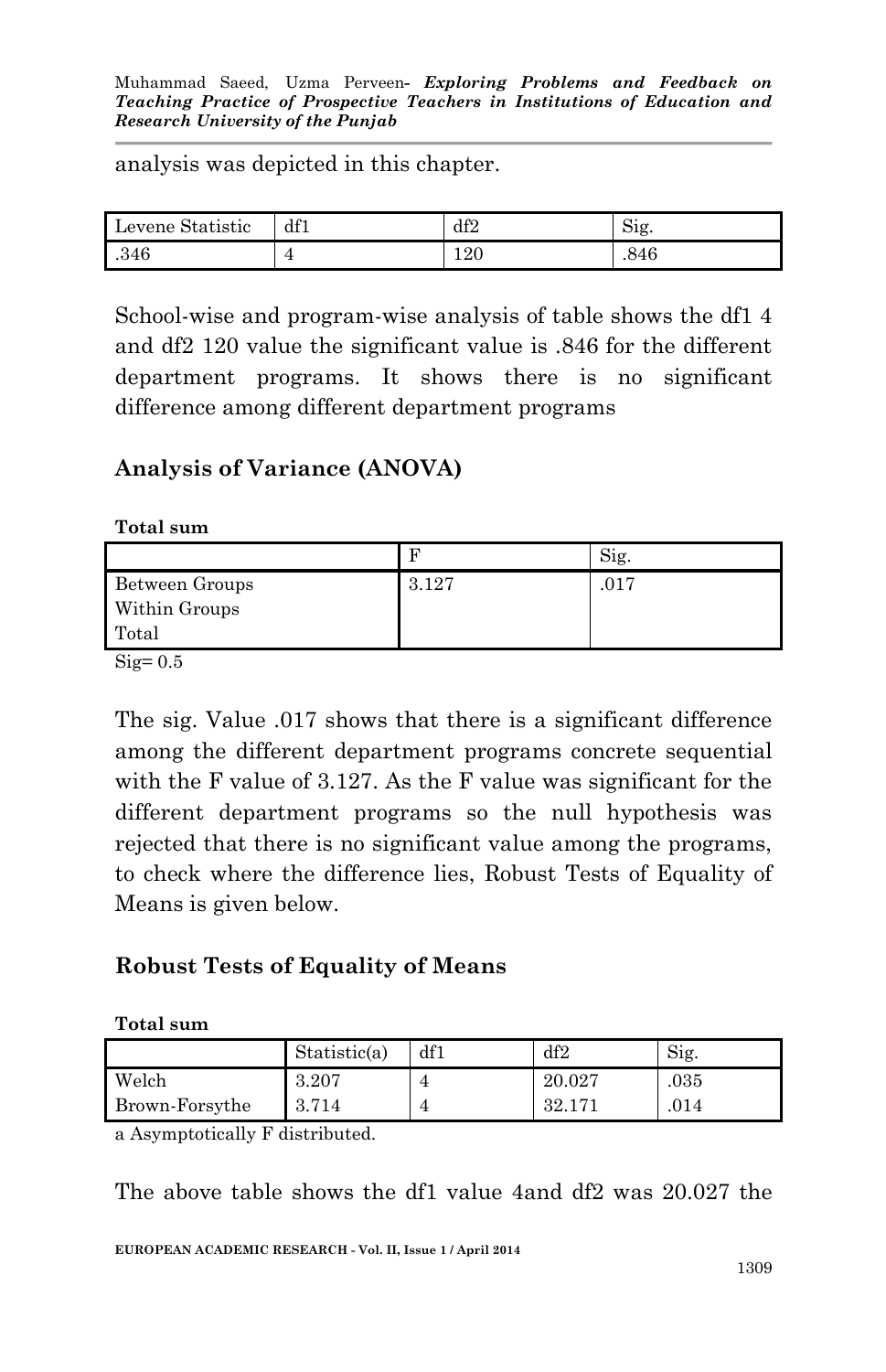significant value for the different department programs is .035. It shows there no significant difference among the different department programs.

### **Schools Program vise Analysis**

| Levene Statistic | df1 | df2 | 51g. |
|------------------|-----|-----|------|
| .273             | U   |     | .949 |

The above table shows the df1 6 and df2 118 value the significant value is .949 for the different schools. It shows there is no significant difference among different department programs schools.

### **Analysis of Variance (ANOVA)**

#### **Total sum**

|                |       | Sig. |
|----------------|-------|------|
| Between Groups | 2.583 | .022 |
| Within Groups  |       |      |
| Total          |       |      |

The significant difference among different schools the sig. Value is .022 shows that there is a significant difference among the different schools concrete sequential with the F value of 2.583. As the F value was significant for the different department programs so null hypotheses accepted that there was significant value among different schools, to check where the difference lies, Robust Tests of Equality of Means is given below.

### **Robust Tests of Equality of Means**

#### **Total sum**

|  |  | Statistic(a, | df1 | 1 ቦ<br>-<br>u⊥∠ | ∼<br>512 |
|--|--|--------------|-----|-----------------|----------|
|--|--|--------------|-----|-----------------|----------|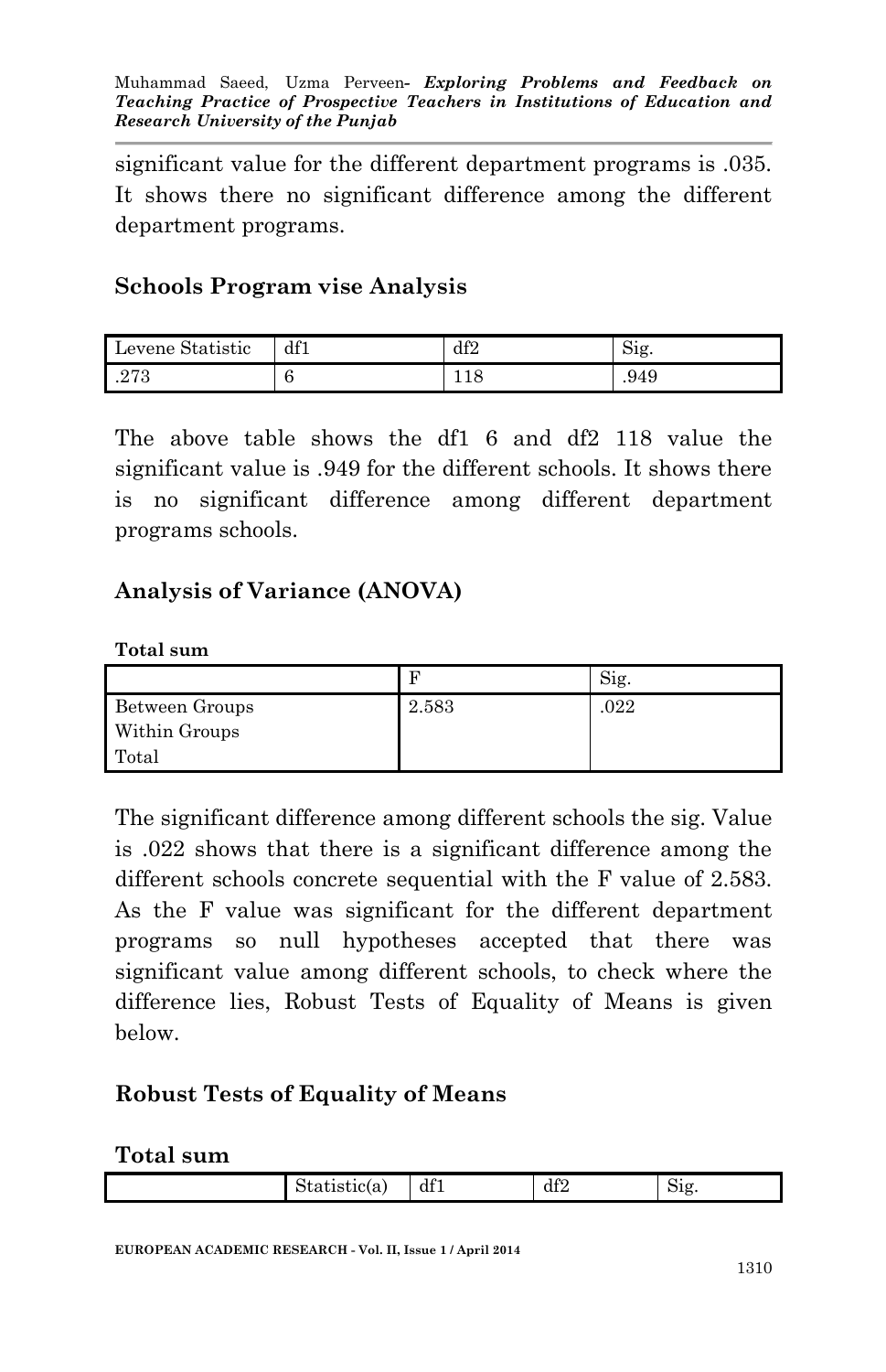Muhammad Saeed, Uzma Perveen*- Exploring Problems and Feedback on Teaching Practice of Prospective Teachers in Institutions of Education and Research University of the Punjab*

| Welch          | 2.543 | 35.974 | .037 |
|----------------|-------|--------|------|
| Brown-Forsythe | 2.511 | 77.089 | .028 |

An Asymptotically F distributed. The above table shows the df1 value 6 and df2 was 235.974 the significant value for the different schools is .037. It shows there no significant difference among the different schools.

### **Test of Homogeneity of Variances Supervisors**

#### **Total sum**

| .<br>Levene Statistic | df1 | df2 | $\sim$ .<br>51g |
|-----------------------|-----|-----|-----------------|
| .743                  |     | ⊥⊥  | .636            |

The above table shows the df1 7 and df2 117 value the significant value is .646 for the different department programs supervisors. It shows there is no significant difference among different department programs supervisors.

## **Analysis of Variance (ANOVA)**

#### **Total sum**

|                | R    | S1g. |
|----------------|------|------|
| Between Groups | .862 | .539 |
| Within Groups  |      |      |
| Total          |      |      |

The above table shows the significant differences among different department programs supervisors. The sig. Value .053 shows that there is a significant difference among the different department programs supervisors concrete sequential with the F value of .862. As the F value was significant for the different department programs supervisors so null hypothesis was accepted that there is significant value among different department programs supervisors, to check where the difference lies, Robust Tests of Equality of Means is given below.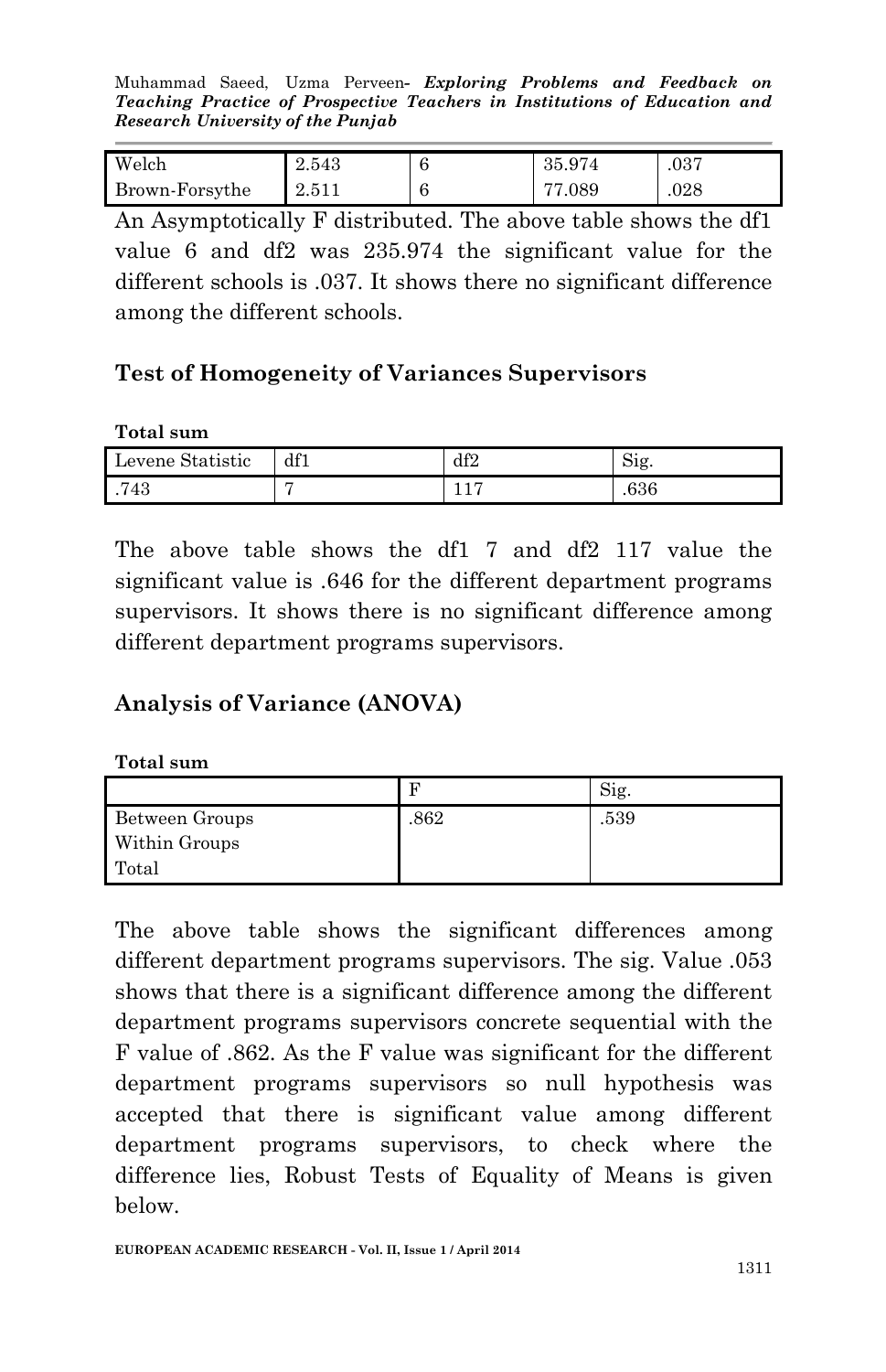## **Robust Tests of Equality of Means**

#### **Total sum**

|                | Statistic(a) | df1 | df2    | Sig. |
|----------------|--------------|-----|--------|------|
| Welch          | .841         |     | 12.537 | .574 |
| Brown-Forsythe | .934         |     | 53.270 | .488 |

An Asymptotically F distributed.

The above table shows the df1 value 7and df2 was 12.537 the significant value for the different department programs is .0574. It shows there is significant difference among the different department programs supervisors

### **Test of Homogeneity of Variances of Mentors**

#### **Total sum**

| Levene Statistic | df1       | df2 | $\mathrm{S1g}$ . |
|------------------|-----------|-----|------------------|
| 1.610(a)         | 1 ຕ<br>ŦΩ | 108 | .093             |

Groups with only one case are ignored in computing the test of homogeneity of variance for total sum.

The above table shows the df1 13 and df2 108 value the significant value is no .093for the different department programs mentors. It shows there is much significant difference among different department programs mentors.

## **Analysis of Variance (ANOVA)**

#### **Total sum**

|                | F     | Sig. |
|----------------|-------|------|
| Between Groups | 1.004 | .459 |
| Within Groups  |       |      |
| Total          |       |      |

The above table shows the significant differences among different department programs mentors. The sig. Value .0459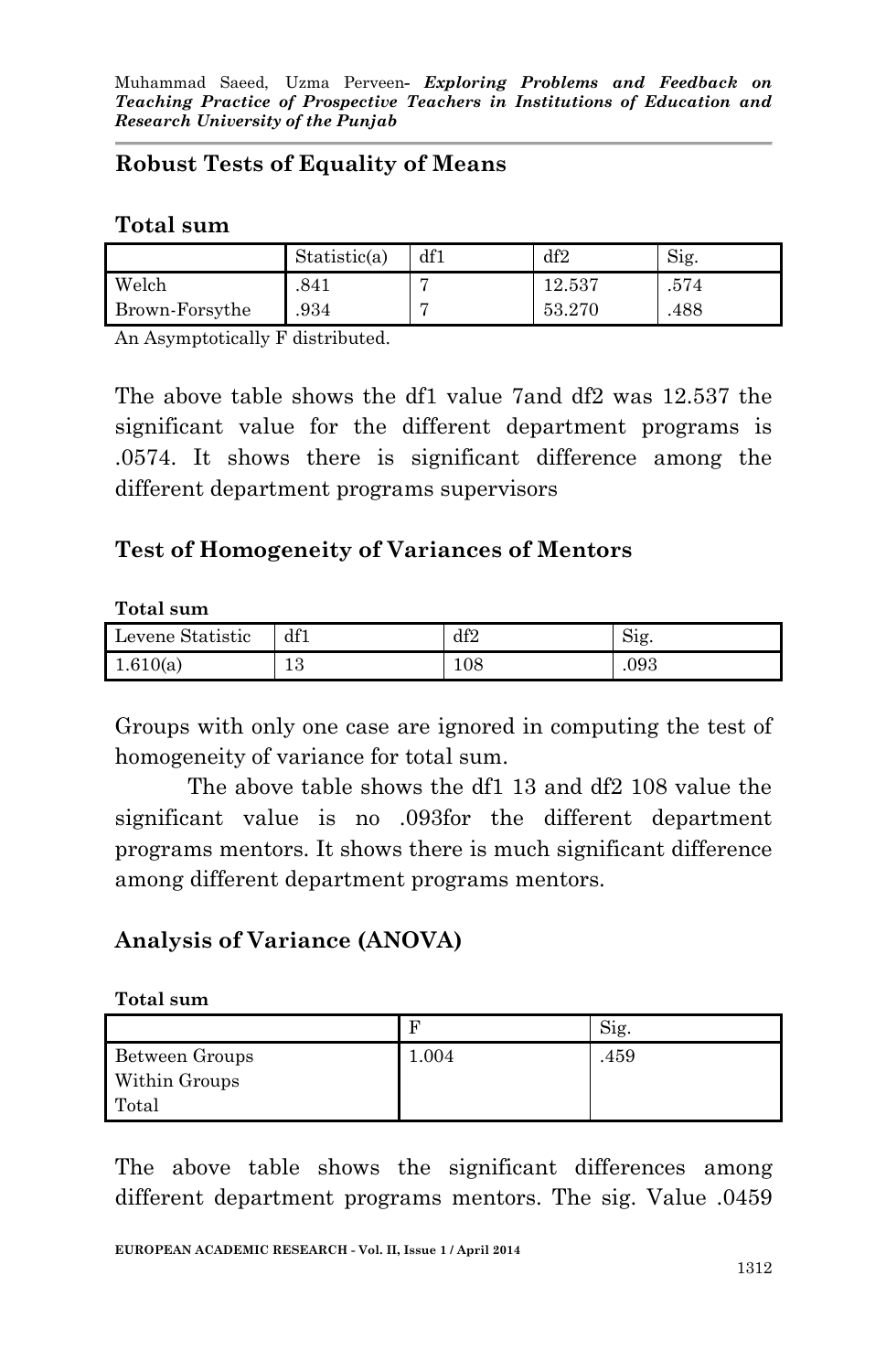shows that there significant difference among the different department programs mentors concrete sequential with the F value of 1.004. As the F value was significant for the different department programs mentors. So null hypothesis was accepted that there is significant value among different schools mentors.

# **Findings and Discussion**

To put the findings of this study simple and provoking: Teacher education programs want students to learn how to reflect on teaching but students want to learn how to teach.

According to results most of the pupil teachers read rules and regulations about practicing school.

- The results of research indicate that their supervisors oriented them about rules of teaching practicing.
- All the pupil teachers considered that their practicing of teaching will be useful in future.
- Research show that usually their supervisor not stay in their school for the whole day.
- Majority of pupil teachers use the A.V aids during the class.
- Majority of pupil teachers indicate that the head of practicing school were not helpful with them.
- According to the results most of teachers conduct cocurricular activities.
- The research indicates that the supervisors of pupil teachers solve their problems.
- The results of research show that the period of time of teaching practice is insufficient for training.

# **Conclusions**

Teacher educators have feared that teacher education would be turned into a totally school based enterprise following the classical apprenticeship model (Hill 2000). However, this will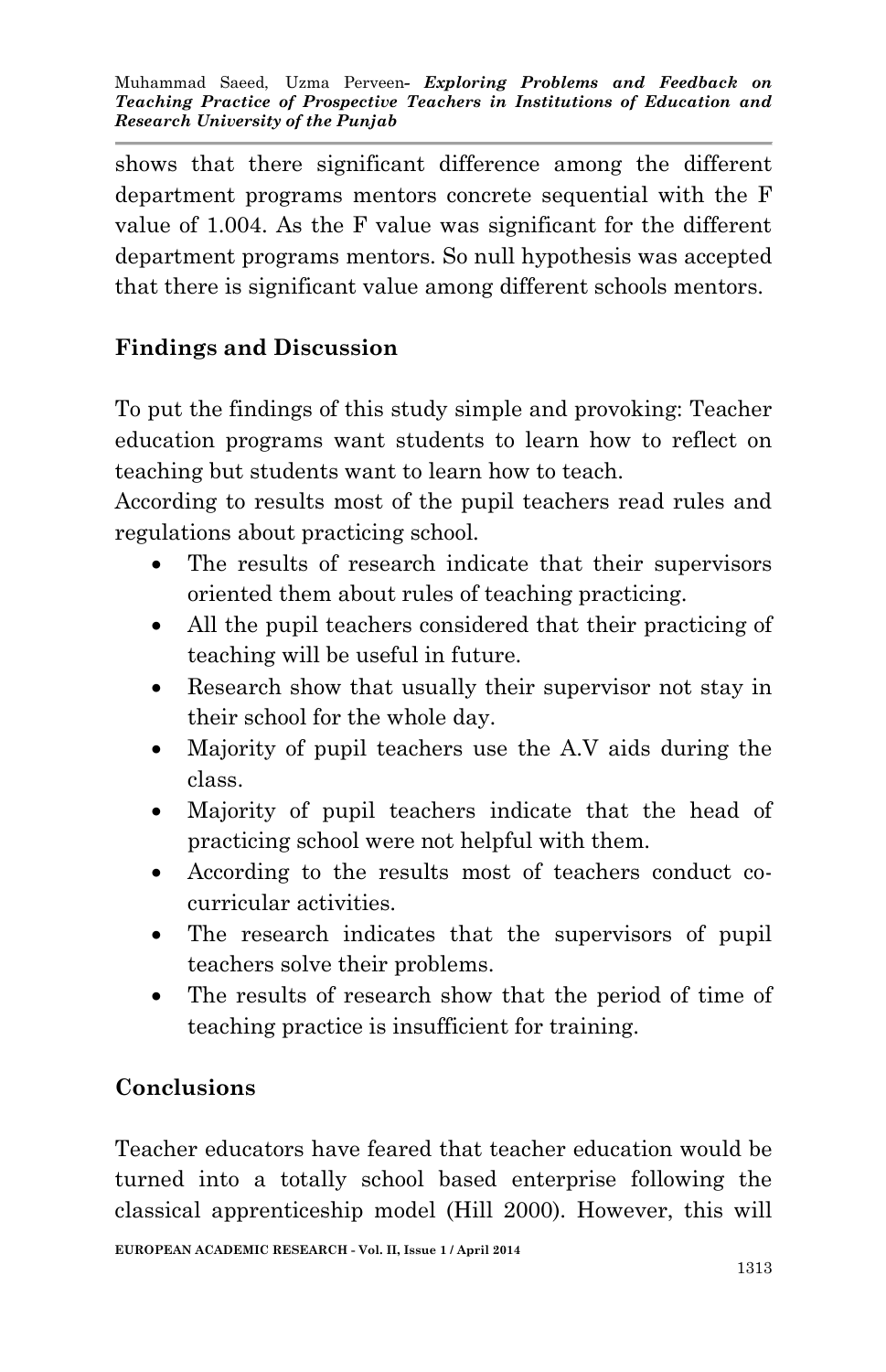not be the result of meeting the student teachers' needs. Student teachers want to develop their own way of teaching instead of following recipes and they *are* motivated for reflection but the reflective com-potent should be based on student teachers' self-expressed concerns and questions (Guillaume & Rudney 1993). Student teachers do not want teacher education to become totally practical and free of theory and they do not want any simple recipes for teaching. They just want theory to help them learning to teach.

There are some specific steps which need to be taken in order to ensure that effective standards are developed and implemented in Pakistan. In order to ensure professional development of teachers, there is a need for professional development centers to be set up. This should be coupled by 4 year undergraduate degrees that are up to par with other international programs. The biggest hurdle is at the provincial level and ensuring that good examples like the pilot programs in Baluchistan and Sindh for females with grade 6-7 education to be educated to grade 10 and subsequently higher levels. These pilot projects need to be carried out in all provinces. Furthermore, additional standards need to be developed forehead teachers, accomplished teachers and teacher educators. Moreover, efforts should be concentrated on developing a new Masters level programme for head teachers as these are often the community leaders who can be real change agents. Ensure the professional development of teachers and curriculum reform of teacher training institutions.

## **Recommendations**

- Pupil teachers should be completely guided before starting of teaching practice.
- The personnel of supervision should be increased so that student's performance evaluated in the best way.
- On the whole day supervisor should be stay in practicing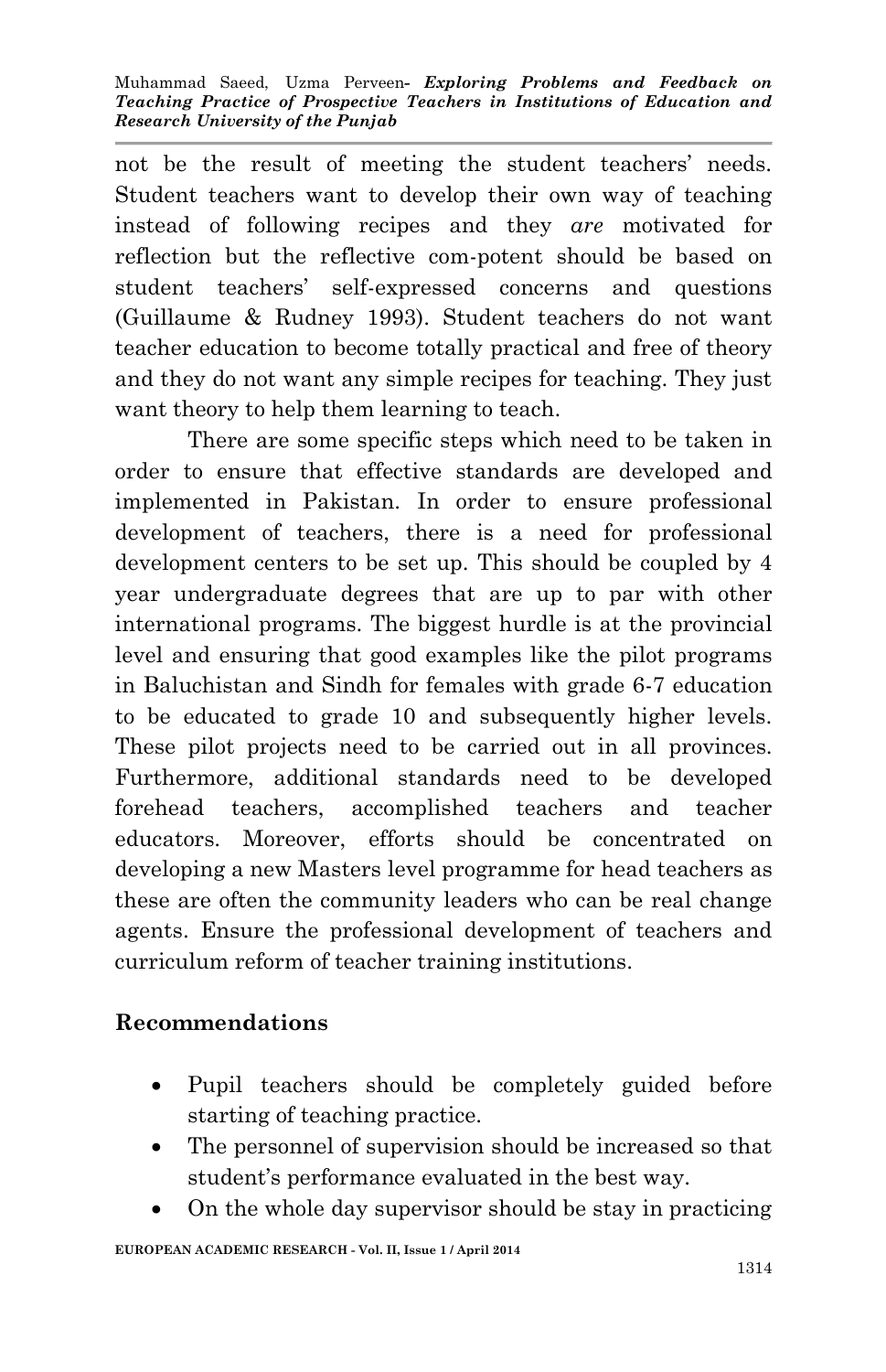school.

- Duration of teaching practice should be increased so that pupil teachers may achieve more and more practically experience.
- There should be proper arrangement of pupil teacher's guidance from the practicing school. Pupil teachers should be adopted suitable behavior with their students.
- Pupil teachers should try to make better existing teaching method.
- Pupil teachers should improve their knowledge about the content of the subject.
- Pupil teachers should show their willingness to accept criticism.
- Pupil teachers should be interested in problem solving of students.
- Teacher training should of course not be reduced to skill training in the classroom.

# **BIBLIOGRAPHY:**

- Aggarwal, C. 1995. *Teacher and Education in Developing Society*. Jangpura: Vikas Publishers House.
- Ahmed, M. 1981. *Curriculum development in Teacher Education.* Islambad: Ministry of Education.
- Chickering & Zelda. 1987. *Seven Principles for Good Practice in Undergraduate Education*. From The American Association for Higher Education Bulletin, Reprinted with permission.
- Das, C. 1988. *Science Teaching in Schools*. New Dehli: Sterling Publishers.
- Directorate-General for Education and Culture. 2010. *Common European Principles for Teacher1 Competences and Qualifications.* European Commission Eurydice. 2006. *Quality Assurance in Teacher Education in Europe*,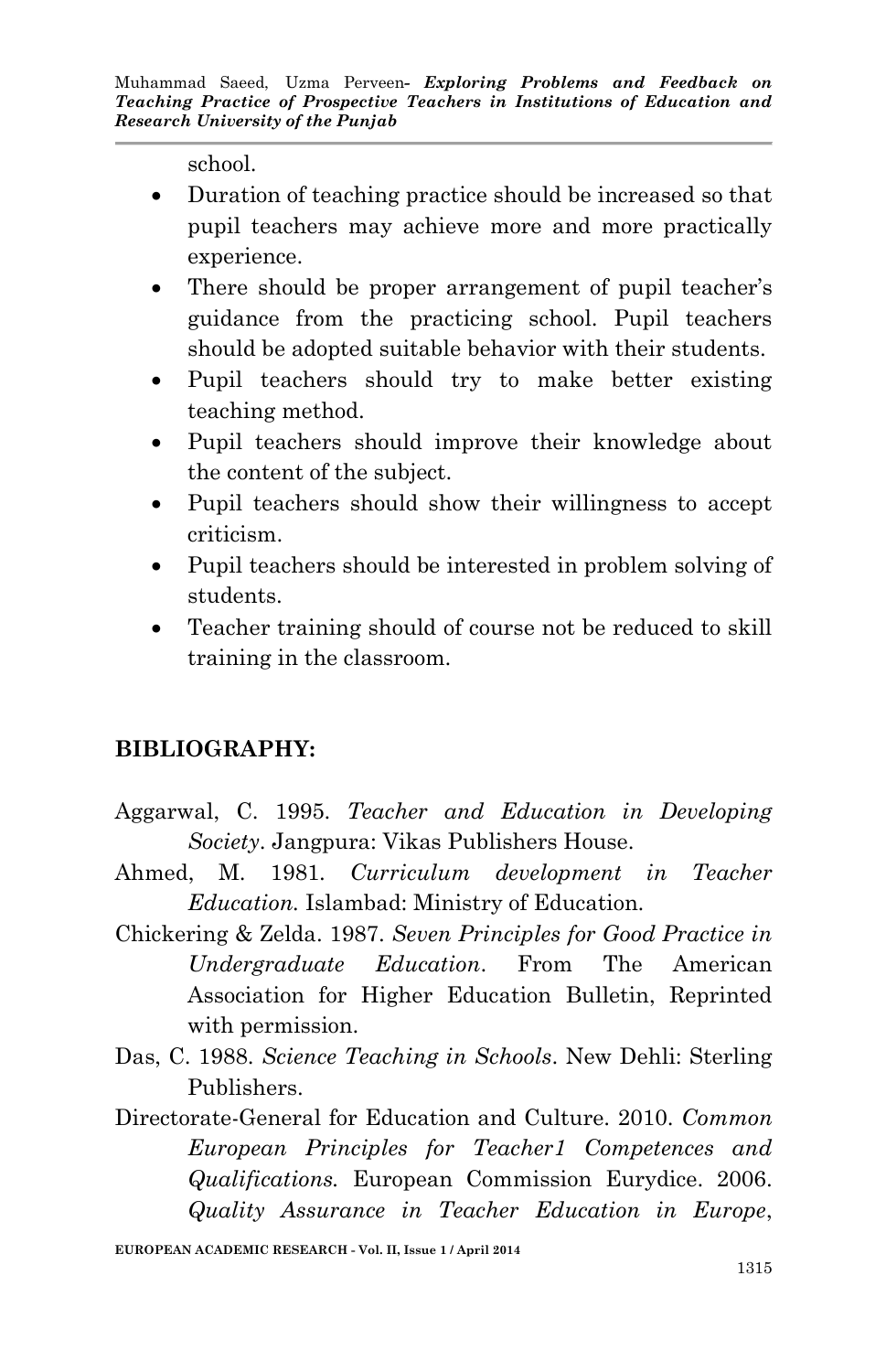Eurydice European Unit, 2006 http://www.eurydice.org

- Funk, H. 1997. *Learning to Teach in Elementary Schools*. New York: Routledge Publishing Company.
- Institute of Education & Research. 2009. *Prospectus.* Lahore: Institute of Education & Research University of the Punjab Lahore.
- Institute of Education & Research. 2006. *Prospectus for post graduate studies in Education*. Lahore: Institute of Education& Research University of the Punjab Lahore.
- Jong, J. D., Korthagen, F, & Wubbels, T. 1998. "Learning from Practice in Teacher Education: processes and interventions." *Teachers and Teaching: theory and practice* 4(1): 47-64.
- Kahild, I. 1990. "Skills of Effectiveness Teaching*.*" *Journal of Elementary Education.* Lahore. IER, University of the Punjab.
- Kahlid, M. 2005. *Education Islamabad*. National Book Foundation.
- Khan, A. 1993. *The Bulletin of Education and Research 2*. University of the Punjab, Lahore.
- Laursen, F. 2007. *Student Teachers' Conceptions of Theory and Practice in Teacher Education.* Danish University of Education Tuborgvej 164, DK-2400 Copenhagen, Denmark.
- Loughran, J. 2005. "Knowledge Construction and Learning to Teach about Teaching." In *Teacher Professioonal Development in Changing Con-ditions*, edited by Beijard, Meijer, Morine-Dershimer & Tillema, 27-41. Dordrecht: Springer.
- Musbaum. 1992. *Research on Teacher Effectiveness. Retrieved on 20-11-2011*.From http:// www.inforcered.Org.
- OECD. 2005. *Teachers matter: Attracting, developing and retaining effective teachers*. OECD Publishing.
- Pite. 2009. *A brief note on PITE.* Lahore: Provincial Institute of Teacher Education.

**EUROPEAN ACADEMIC RESEARCH - Vol. II, Issue 1 / April 2014**